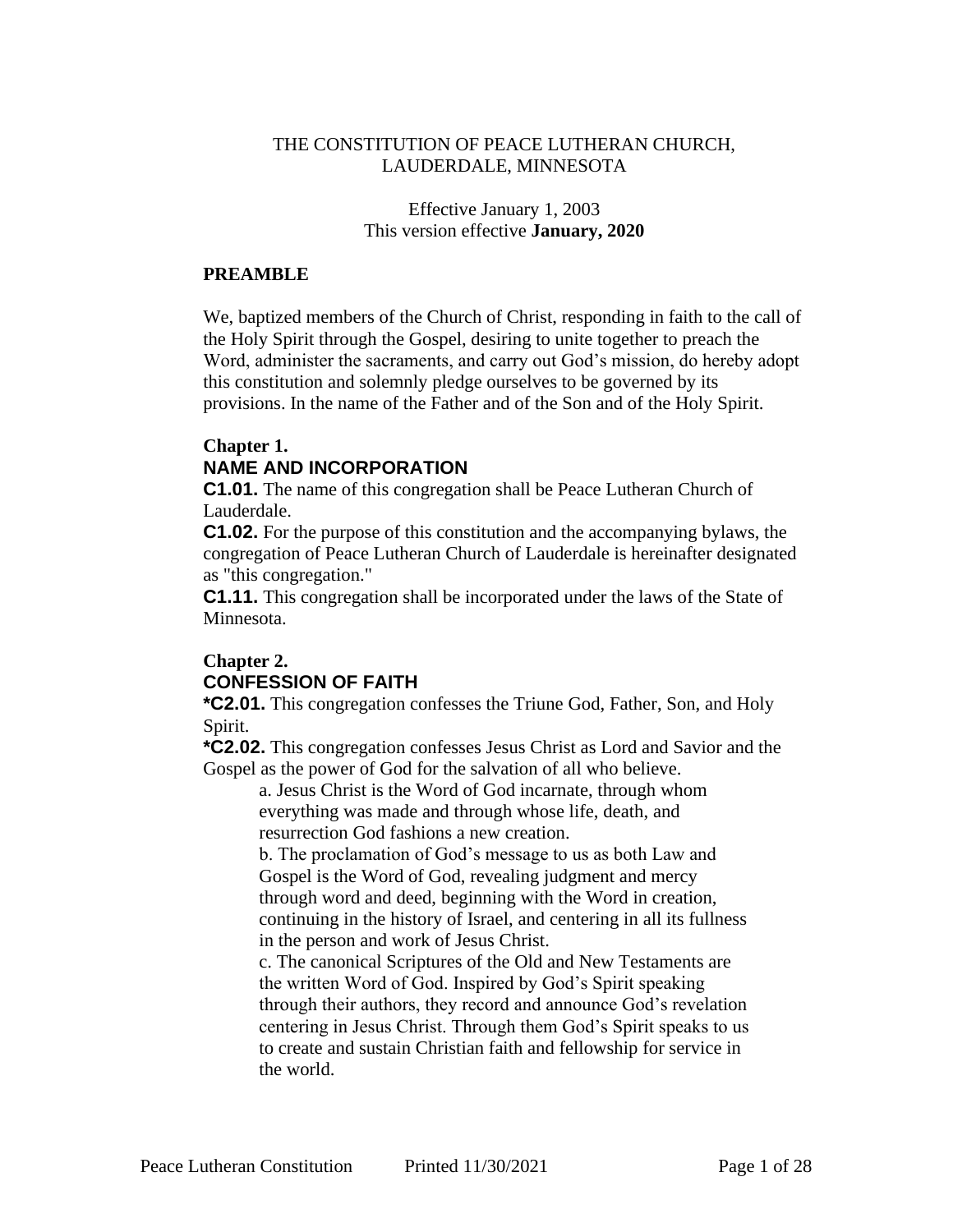**\*C2.03.** This congregation accepts the canonical Scriptures of the Old and New Testaments as the inspired Word of God and the authoritative source and norm of its proclamation, faith, and life.

**\*C2.04.** This congregation accepts the Apostles', Nicene, and Athanasian Creeds as true declarations of the faith of this congregation.

**\*C2.05.** This congregation accepts the Unaltered Augsburg Confession as a true witness to the Gospel, acknowledging as one with it in faith and doctrine all churches that likewise accept the teachings of the Unaltered Augsburg Confession.

**\*C2.06.** This congregation accepts the other confessional writings in the Book of Concord, namely, the Apology of the Augsburg Confession, the Smalcald Articles and the Treatise, the Small Catechism, the Large Catechism, and the Formula of Concord, as further valid interpretations of the faith of the Church. **\*C2.07.** This congregation confesses the Gospel, recorded in the Holy Scriptures and confessed in the ecumenical creeds and Lutheran confessional writings, as the power of God to create and sustain the Church for God's mission in the world.

#### **Chapter 3**

#### **NATURE OF THE CHURCH**

**\*C3.01.** All power in the Church belongs to our Lord Jesus Christ, its head. All actions of this congregation are to be carried out under his rule and authority. **\*C3.02.** This church confesses the one, holy, catholic, and apostolic Church

and is resolved to serve Christian Unity throughout the world. **\*C3.03.** The Church exists both as an inclusive fellowship and as local congregations gathered for worship and Christian service. Congregations find their fulfillment in the universal community of the Church, and the universal Church exists in and through congregations. The Evangelical Lutheran Church in America, therefore, derives its character and powers both from the sanction and representation of its congregations and from its inherent nature as an expression of the broader fellowship of the faithful. In length, it acknowledges itself to be in the historic continuity of the communion of saints; in breadth, it expresses the fellowship of believers and congregations in our day.

**\*C3.04.** This church, inspired and led by the Holy Spirit, participates in The Lutheran World Federation as a global communion of churches, engaging in faithful witness to the gospel of Jesus Christ and in service for the sake of God's mission in the world.

**\*C3.05.** The name Evangelical Lutheran Church in America (ELCA or "this church") as used herein refers in general references to this whole church, including its three expressions—congregations, synods, and the churchwide organization. The name Evangelical Lutheran Church in America is also the name of the corporation of the churchwide organization to which specific references may be made herein.

#### **Chapter 4. STATEMENT OF PURPOSE**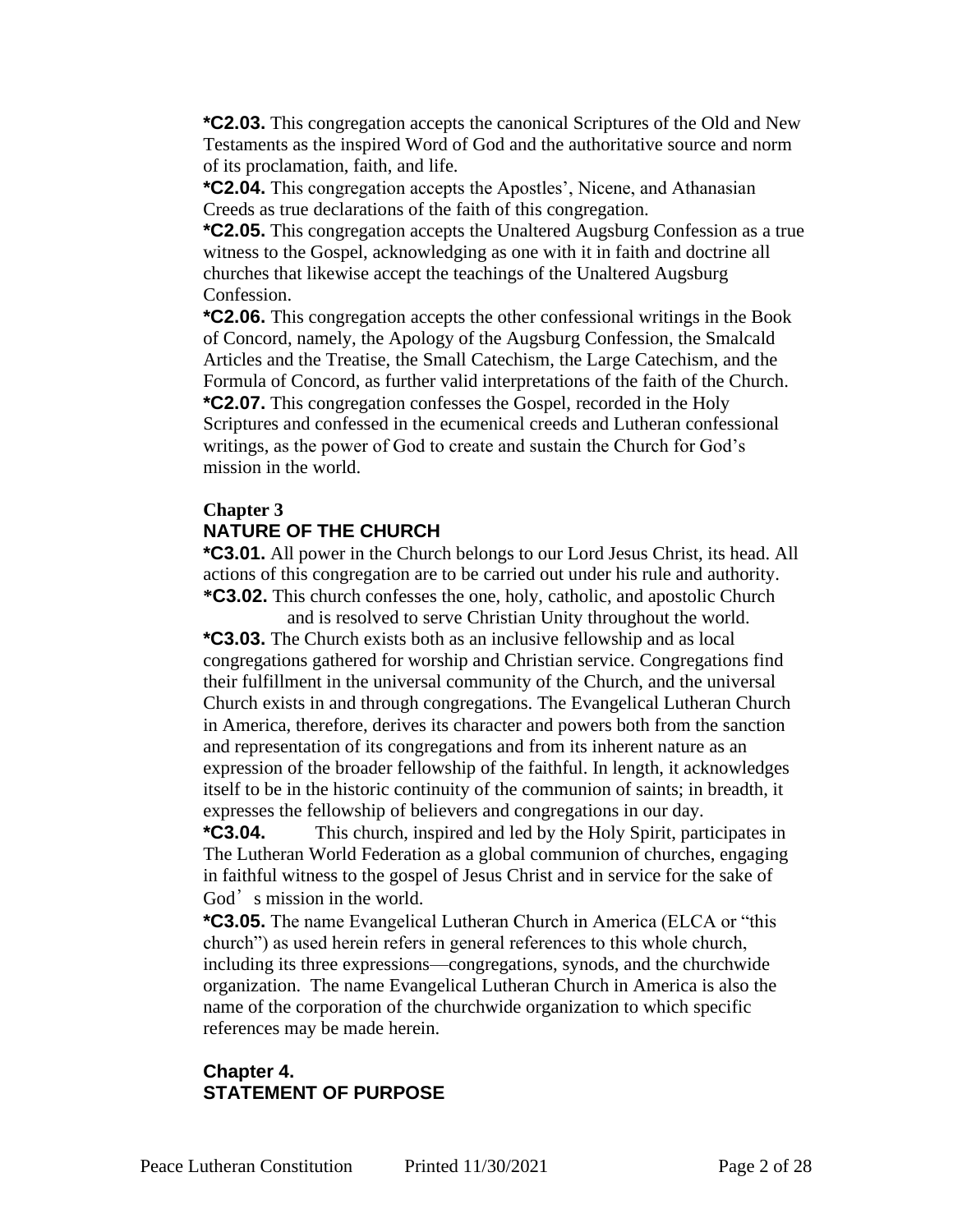**\*C4.01.** The Church is a people created by God in Christ, empowered by the Holy Spirit, called and sent to bear witness to God's creative, redeeming, and sanctifying activity in the world.

**\*C4.02.** To participate in God's mission, this congregation as a part of the Church shall:

a. Worship God in proclamation of the Word and administration of the sacraments and through lives of prayer, praise, thanksgiving, witness, and service.

b. Proclaim God's saving Gospel of justification by grace for Christ's sake through faith alone, according to the apostolic witness in the Holy Scripture, preserving and transmitting the Gospel faithfully to future generations.

c. Carry out Christ's Great Commission by reaching out to all people to bring them to faith in Christ and by doing all ministry with a global awareness consistent with the understanding of God as Creator, Redeemer, and Sanctifier of all.

d. Serve in response to God's love to meet human needs, caring for the sick and the aged, advocating dignity and justice for all people, working for peace and reconciliation among the nations, and standing with the poor and powerless, and committing itself to their needs.

e. Nurture its members in the Word of God so as to grow in faith and hope and love, to see daily life as the primary setting for the exercise of their Christian calling, and to use the gifts of the Spirit for their life together and for their calling in the world. f. Manifest the unity given to the people of God by living together in the love of Christ and by joining with other Christians in prayer and action to express and preserve the unity which the Spirit gives.

**\*C4.03.** To fulfill these purposes, this congregation shall:

a. Provide services of worship at which the Word of God is preached and the sacraments are administered.

b. Provide pastoral care and assist all members to participate in this ministry.

c. Challenge, equip, and support all members in carrying out their calling in their daily lives and in their congregation.

d. Teach the Word of God.

e. Witness to the reconciling Word of God in Christ, reaching out to all people.

f. Respond to human need, work for justice and peace, care for the sick and the suffering, and participate responsibly in society. g. Motivate its members to provide financial support for the congregation's ministry and the ministry of other parts of the Evangelical Lutheran Church in America.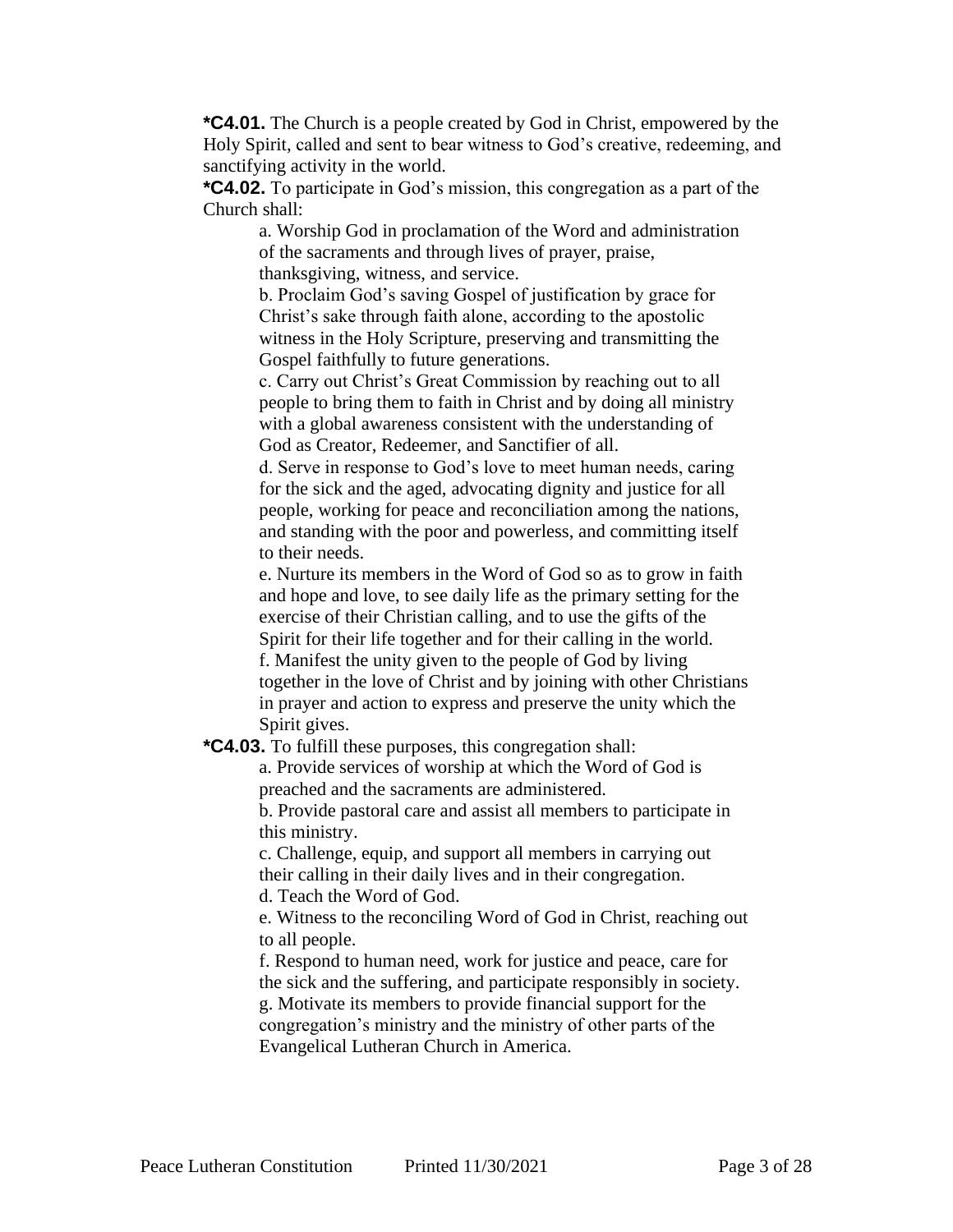h. Foster and participate in interdependent relationships with other congregations, the synod, and the churchwide organization of the Evangelical Lutheran Church in America.

i. Foster and participate in ecumenical relationships consistent with churchwide policy.

**\*C4.04.** This congregation shall develop an organizational structure to be described in the bylaws. The Congregation Council shall prepare descriptions of the responsibilities of each committee, task force, or other organizational group and shall review their actions. [Such descriptions shall be contained in continuing resolutions in the section on the Congregation Committees.] **\*C4.05.** This congregation shall, from time to time, adopt a mission statement which will provide specific direction for its programs.

C4.05.01 The mission statement of this congregation is: Peace Lutheran Church is a community of faith called to proclaim the Gospel of God's love and forgiveness to all people.

**\*C4.06**. References herein to the nature of the relationship between the three expressions of this church—congregations, synods, and the churchwide organization—as being interdependent or as being in a partnership relationship describe the mutual responsibility of these expressions in God's mission and the fulfillment of the purposes of this church as described in this chapter, and do not imply or describe the creation of partnerships, co-ventures, agencies, or other legal relationships recognized in civil law.

# **Chapter 5. POWERS OF THE CONGREGATION**

**\*C5.01.** The powers of this congregation are those necessary to fulfill its purpose.

**\*C5.02.** The powers of this congregation are vested in the Congregation Meeting called and conducted as provided in this constitution and bylaws. **\*C5.03.** Only such authority as is delegated to the Congregation Council or other organizational units in this congregation's governing documents is recognized. All remaining authority is retained by the congregation. The congregation is authorized to:

- a. call a pastor as provided in Chapter 9;
- b. terminate the call of a pastor as provided in Chapter 9;
- c. call a minister of Word and Service;
- d. terminate the call of a minister of Word and Service in conformity with the constitution of the Evangelical Lutheran Church in America;
- e. adopt amendments to the constitution, as provided in Chapter 16, amendments to the bylaws, as specified in Chapter 17, and continuing resolutions, as provided in Chapter 18;
- f. approve the annual budget;
- g. acquire real and personal property by gift, devise, purchase, or other lawful means;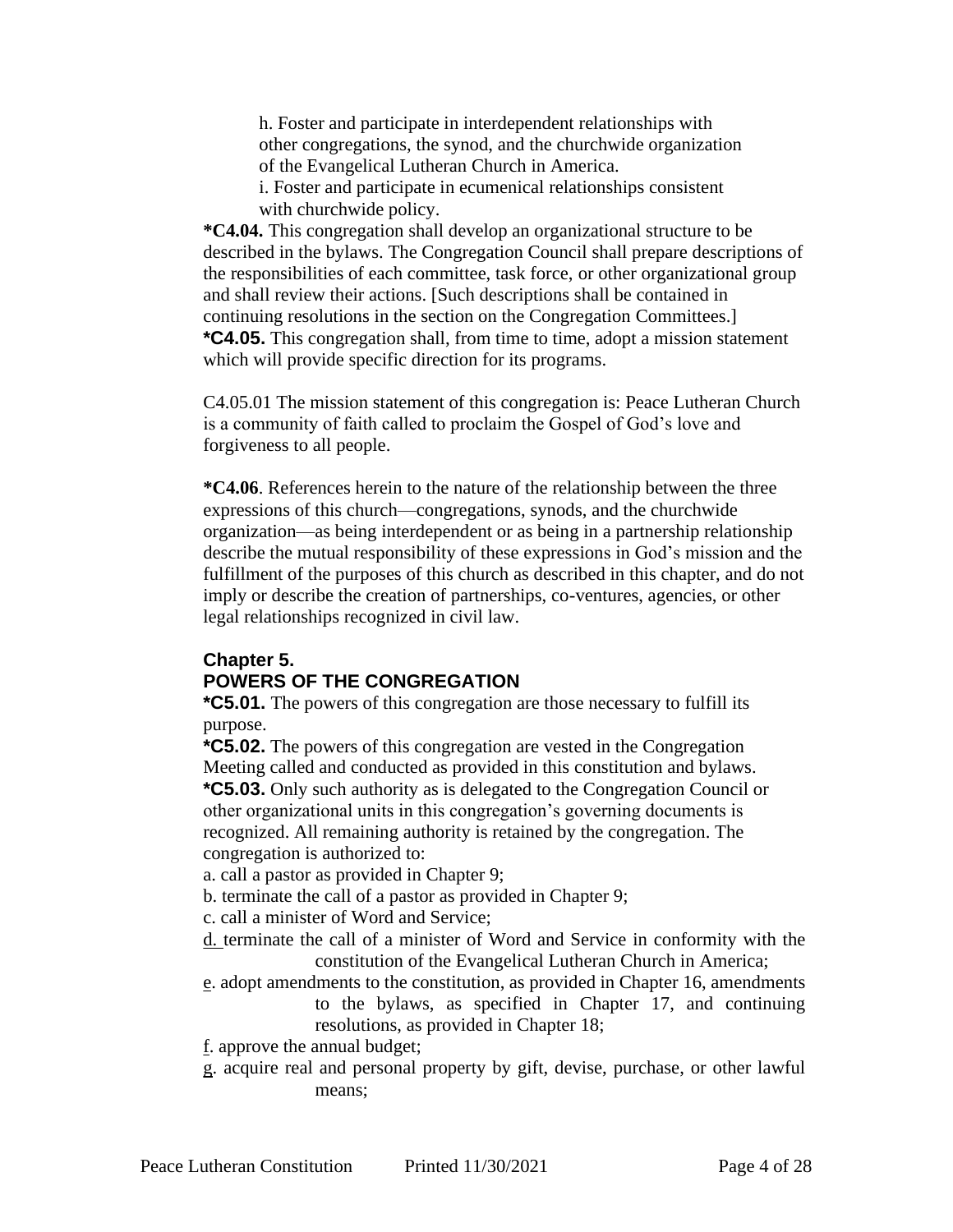- h. hold title to and use its property for any and all activities consistent with its purpose;
- i. sell, mortgage, lease, transfer, or otherwise dispose of its property by any lawful means;
- j. elect its [officers][,] [and] Congregation Council, [boards, and committees,] and require [them] [the members of the council] to carry out their duties in accordance with the constitution[,] [and] bylaws[,] [and continuing resolutions]; and
- k. terminate its relationship with the Evangelical Lutheran Church in America as provided in Chapter 6.

**\*C5.04.** This congregation shall choose from among its voting members laypersons to serve as voting members of the Synod Assembly as well as persons to represent it at meetings of any conference, cluster, coalition, or other area subdivision of which it is a member. The number of persons to be elected by the congregation and other qualifications shall be as prescribed in guidelines established by the Saint Paul Area Synod of the Evangelical Lutheran Church in America.

# **Chapter 6. CHURCH AFFILIATION**

**\*C6.01.** This congregation shall be an interdependent part of the Evangelical Lutheran Church in America or its successor, and of the Saint Paul Area Synod of the Evangelical Lutheran Church in America. This congregation is subject to the discipline of the Evangelical Lutheran Church in America.

**\*C6.02.** This congregation accepts the Confession of Faith and agrees to the Purposes of the Evangelical Lutheran Church in America and shall act in accordance with them.

**\*C6.03.** This congregation acknowledges its relationship with the Evangelical Lutheran Church in America in which:

a. This congregation agrees to be responsible for its life as a Christian community.

b. This congregation pledges its financial support and participation in the life and mission of the Evangelical Lutheran Church in America.

c. This congregation agrees to call pastoral leadership from the roster of Ministers

of Word and Sacrament of the Evangelical Lutheran Church in America in accordance with its call procedures except in special circumstances and with the approval of the bishop of the synod. These special circumstances are limited either to calling a candidate approved for the roster of Ministers of Word and Sacrament of the Evangelical Lutheran Church in America or to contracting for pastoral services with a minister of Word and Sacrament of a church body with which the Evangelical Lutheran Church in America officially has established a relationship of full communion.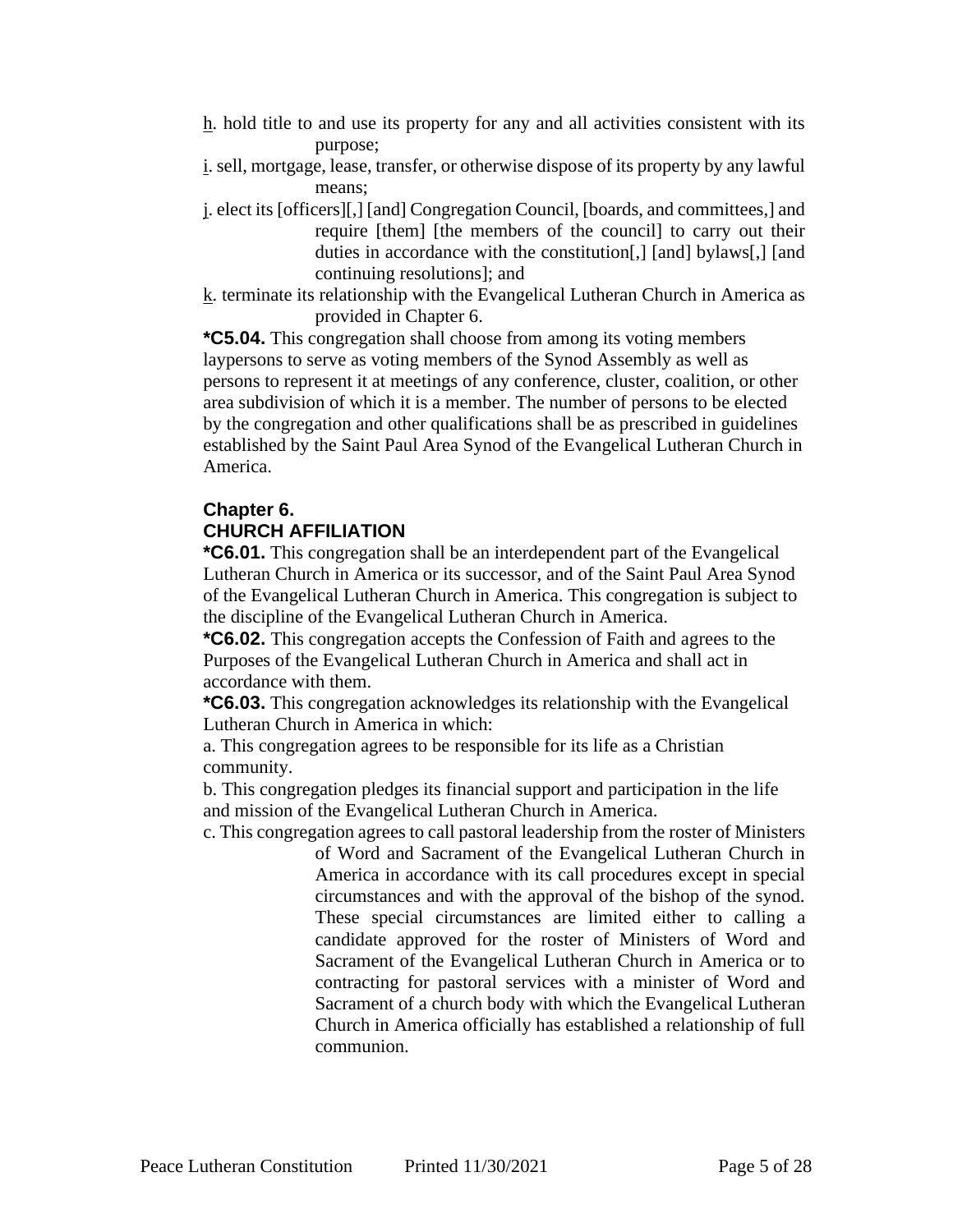d. This congregation agrees to consider ministers of Word and Service for call to other staff positions in the congregation according to the procedures of the Evangelical Lutheran Church in America.

e. This congregation agrees to file this constitution and any subsequent changes to this constitution with the synod for review to ascertain that all of its provisions are in agreement with the constitution and bylaws of the Evangelical Lutheran Church in America and with the constitution of the synod.

**\*C6.04.** Affiliation with the Evangelical Lutheran Church in America may be terminated as follows:

a. This congregation takes action to dissolve.

b. This congregation ceases to exist.

c. This congregation is removed from membership in the Evangelical Lutheran Church in America according to the procedures for discipline of the Evangelical Lutheran Church in America.

d. This congregation follows the procedures outlined in \*C6.05.

**\*C6.05**. This congregation may terminate its relationship with the Evangelical Lutheran Church in America by the following procedure:

a. A resolution indicating the intent to terminate its relationship must be adopted at a legally called and conducted special meeting of the congregation by a two-thirds vote of the voting members present. Such meeting may be held no sooner than 30 days after written notice of the meeting is received by the bishop of the synod, during which time the congregation shall consult with the bishop and the bishop's designees, if any. The times and manner of the consultation shall be determined by the bishop in consultation with the congregation council. Unless he or she is a voting member of the congregation, the bishop and the bishop's designees, if any, shall have voice but not vote at the meeting.

b. The secretary of the congregation shall submit a copy of the resolution to the bishop, attesting that the special meeting was legally called and conducted and certifying the outcome of the vote, and shall mail a copy of the resolution to voting members of the congregation. This notice shall be submitted within 10 days after the resolution has been adopted.

c. The bishop of the synod and the congregation shall continue in consultation, as specified in paragraph a. above, during a period of at least 90 days after receipt by the synod of the notice as specified in paragraph b. above.

d. If the congregation, after such consultation, still seeks to terminate its relationship, such action may be taken at a legally called and conducted special meeting by a two-thirds vote of the voting members present. Notice of the meeting shall be mailed to all voting members and to the bishop at least 10 days in advance of the meeting. Unless he or she is voting member of the congregation, the bishop and the bishop's designees, if any, shall have voice but not vote at the meeting.

e. A copy of the resolution, attesting that the special meeting was legally called and conducted and certifying the outcome of the vote, shall be sent to the bishop within 10 days after the resolution has been adopted, at which time the relationship between the congregation and this church shall be terminated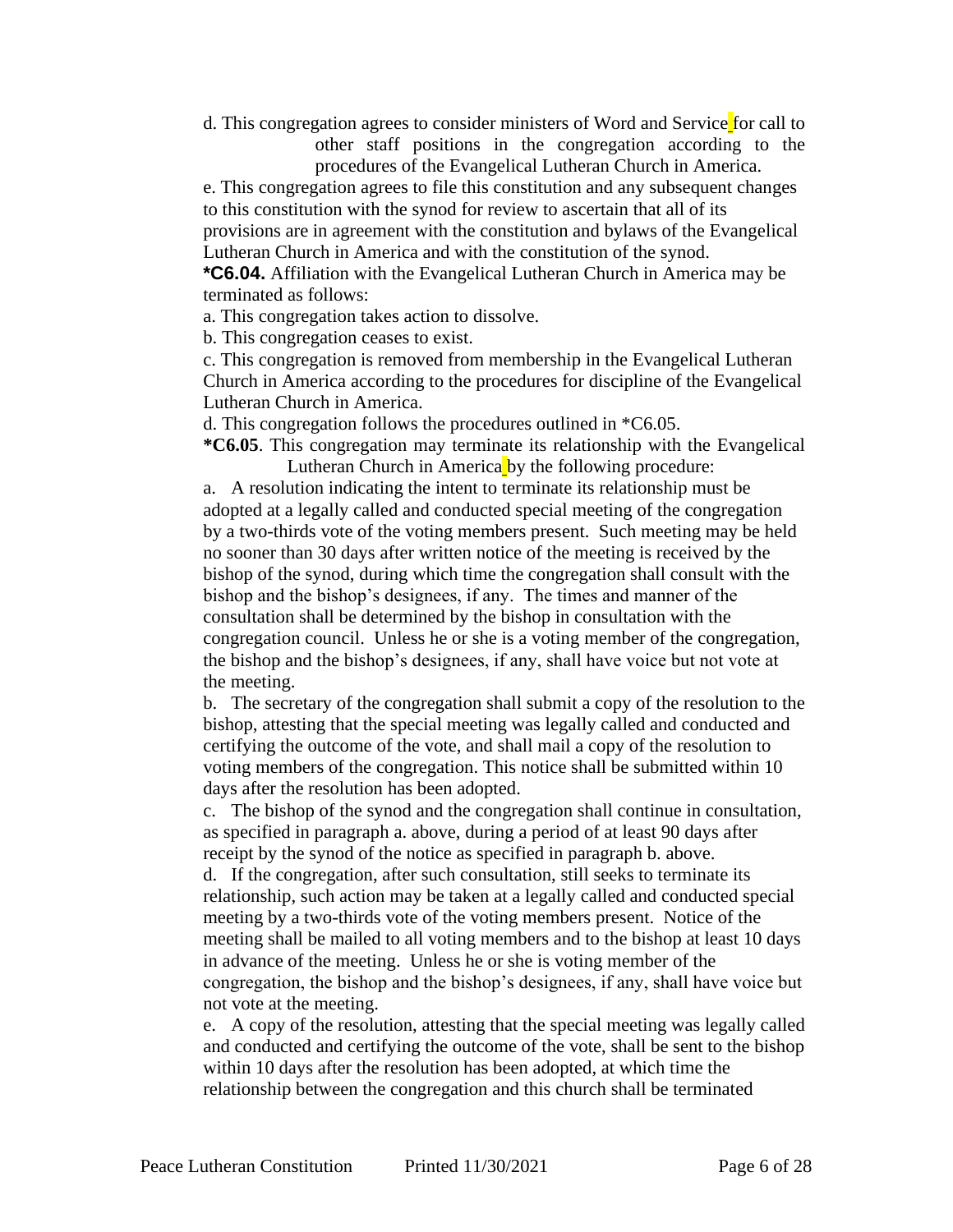subject to paragraphs g., h., and i. below. Unless this notification to the bishop also certifies that the congregation has voted by a two-thirds vote to affiliate with another Lutheran denomination, the congregation will be conclusively presumed to be an independent or non-Lutheran church.

f. Notice of termination shall be forwarded by the bishop to the secretary of the ELCA, who shall report the termination to the Churchwide Assembly.

g. This congregation shall abide by these covenants by and among the three expressions of this church:

1) Congregations seeking to terminate their relationship with this church which fail or refuse to comply with each of the foregoing provisions in \*C6.05. shall be required to receive Synod Council approval before terminating their membership in this church.

2) Congregations which had been members of the Lutheran Church in America shall be required, in addition to complying with the foregoing provisions in \*C6.05., to receive synodical approval before terminating their membership in this church.

3) Congregations established by the Evangelical Lutheran Church in America shall be required, in addition to complying with the foregoing provisions in \*C6.05., to satisfy all financial obligations to this church and receive Synod Council approval before terminating their membership in this church.

h. If this congregation fails to achieve the required two-thirds vote of voting members present at the congregation's first meeting as specified in paragraph a. above, another special meeting to consider termination of relationship with this church may be called no sooner than six months after that first meeting. If this congregation fails to achieve the required two-thirds vote of voting members present at the congregation's second meeting as specified in paragraph d. above, another attempt to consider termination of relationship with this church must follow all requirements of \*C6.05. and may begin no sooner than six months after that second meeting.

**\*C6.06.** If this congregation considers relocation, it shall confer with the bishop of the synod in which it is territorially located and the appropriate unit of the churchwide organization before any steps are taken leading to such action. The approval of the Synod Council shall be received before any such action is effected.

**\*C6.07**. If this congregation considers developing an additional site to be used regularly for worship, it shall confer with the bishop of the synod in which it is territorially located and the appropriate unit of the churchwide organization before any steps are taken leading to such action.

# **Chapter 7. PROPERTY OWNERSHIP**

**\*C7.01.** If this congregation ceases to exist, title to undisposed property shall pass to the Saint Paul Area Synod of the Evangelical Lutheran Church in America.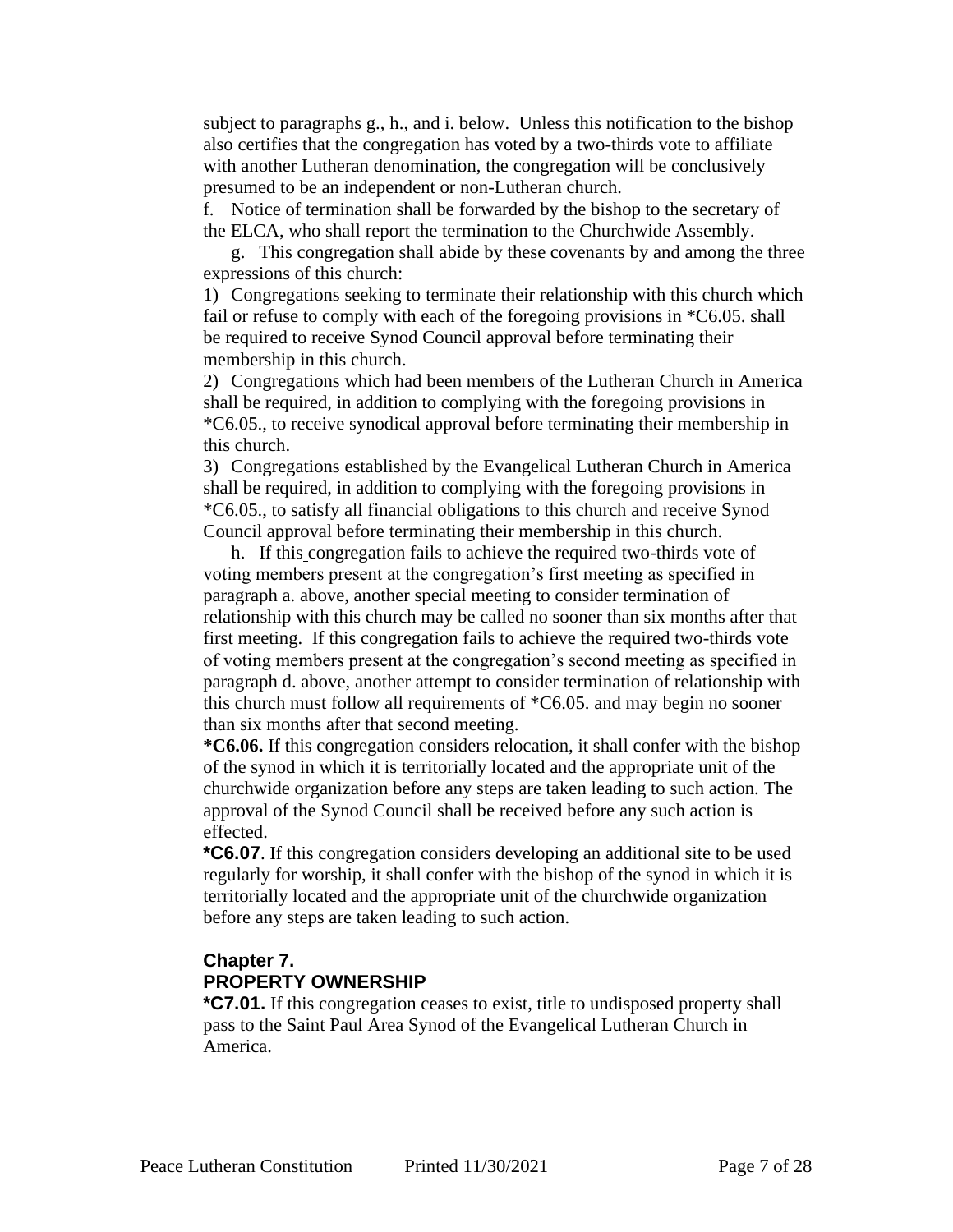**\*C7.02.** If this congregation is removed from membership in the Evangelical Lutheran Church in America according to its procedure for discipline, title to property shall continue to reside in this congregation.

**\*C7.03.** If two-thirds of the voting members of this congregation present at a legally called and conducted special meeting of this congregation vote to transfer to another Lutheran church body, title to property shall continue to reside in this congregation, provided the process for termination of relationship in \*C6.05. has been followed. Before this congregation takes action to transfer to another Lutheran church body, it shall consult with representatives of the St. Paul Area Synod.

**\*C7.04.** If two-thirds of the voting members of this congregation present at a legally called and conducted special meeting of this congregation vote to become independent or relate to a non-Lutheran church body and have followed the process for termination of relationship in \*C6.05., title to property of this congregation shall continue to reside in this congregation only with the consent of the Synod Council. The Synod Council, after consultation with this congregation by the established synodical process, may give approval to the request to become independent or to relate to a non-Lutheran church body, in which case title shall remain with the majority of this congregation. If the Synod Council fails to give such approval, title shall remain with those members who desire to continue as a congregation of the Evangelical Lutheran Church in America.

# **Chapter 8. MEMBERSHIP**

**\*C8.01.** Members of this congregation shall be those baptized persons on the roll of this congregation at the time that this constitution is adopted and those who are admitted thereafter and who have declared and maintain their membership in accordance with the provisions of this constitution and its bylaws.

**\*C8.02.** Members shall be classified as follows:

a. *Baptized* members are those persons who have been received by the Sacrament of Holy Baptism in this congregation, or, having been previously baptized in the name of the Triune God, have been received by certificate of transfer from other Lutheran congregations or by affirmation of faith.

b. *Confirmed* members are baptized persons who have been confirmed in this congregation, those who have been received by adult baptism or by transfer as confirmed members from other Lutheran congregations, or baptized persons received by affirmation of faith.

c. *Voting* members are confirmed members. Such confirmed members, during the current or preceding calendar year, shall have communed in this congregation and shall have made a contribution of record to this congregation. Members of this congregation who have satisfied these basic standards shall have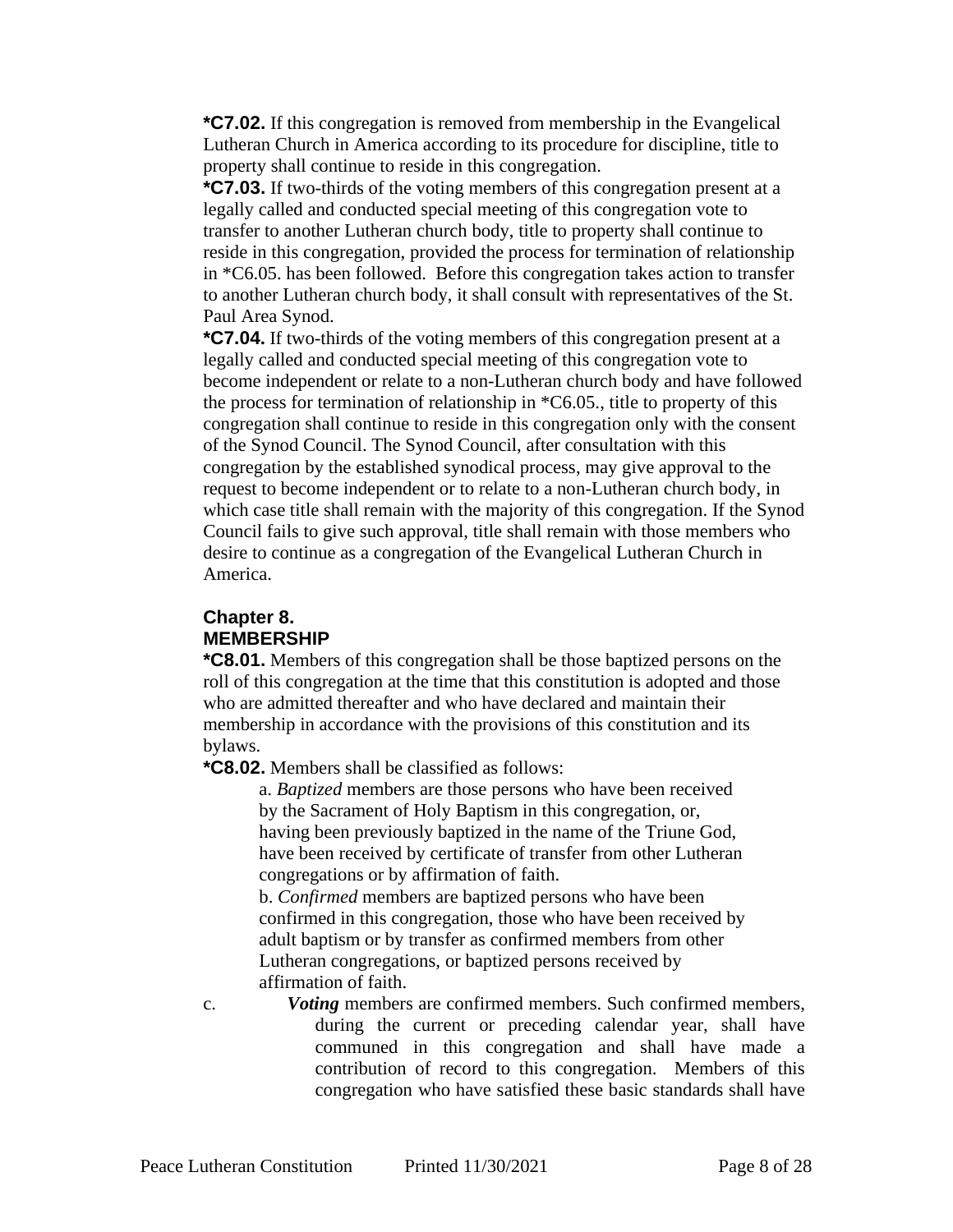the privilege of voice and vote at every regular and special meeting of the congregation as well as the other rights and privileges ascribed to voting members by the provisions of this constitution and its bylaws.

- d. *Associate* members are persons holding membership in other [ELCA] [Lutheran] [Christian] congregations who wish to retain such membership but desire to participate in the life and mission of this congregation. These individuals have all the privileges and duties of membership except voting rights or other rights and privileges ascribed to voting members by the provisions of this constitution and its bylaws.
- e. *Seasonal* members are voting members of other ELCA congregations who wish to retain such membership but desire to participate in the life and mission of this congregation, including exercising limited voting rights in this congregation. The Congregation Council may grant seasonal membership to such persons provided that this congregation is a member of a synod where the Synod Council has approved seasonal member voting on its territory. Such seasonal members shall have all the privileges and duties of voting members except that:
	- 1) they shall not be eligible for elected office in, or for membership on the Congregation Council or on a call committee of, this congregation;
	- 2) they shall not have the right to vote on any matter concerning or affecting the call or termination of call of any minister of this congregation;
	- 3) they shall not have the right to vote on any matter concerning or affecting the affiliation of this congregation with the ELCA;
	- 4) they shall not be eligible to serve as voting members from this congregation of the Synod Assembly or the Churchwide Assembly;
	- 5) they shall not, even if otherwise permitted by this congregation, vote by proxy or by absentee ballot; and
	- 6) they shall not, within any two-calendar month period, exercise voting rights in this congregation and in the congregation where they remain voting members.

**\*C8.03.** All applications for confirmed membership shall be submitted to and shall require the approval of the Congregation Council.

**\*C8.04.** It shall be the privilege and duty of members of this congregation to:

a. make regular use of the means of grace, both Word and sacraments;

b. live a Christian life in accordance with the Word of God and the teachings of the Lutheran church; and

c. support the work of this congregation, the synod, and the

churchwide organization of the Evangelical Lutheran Church in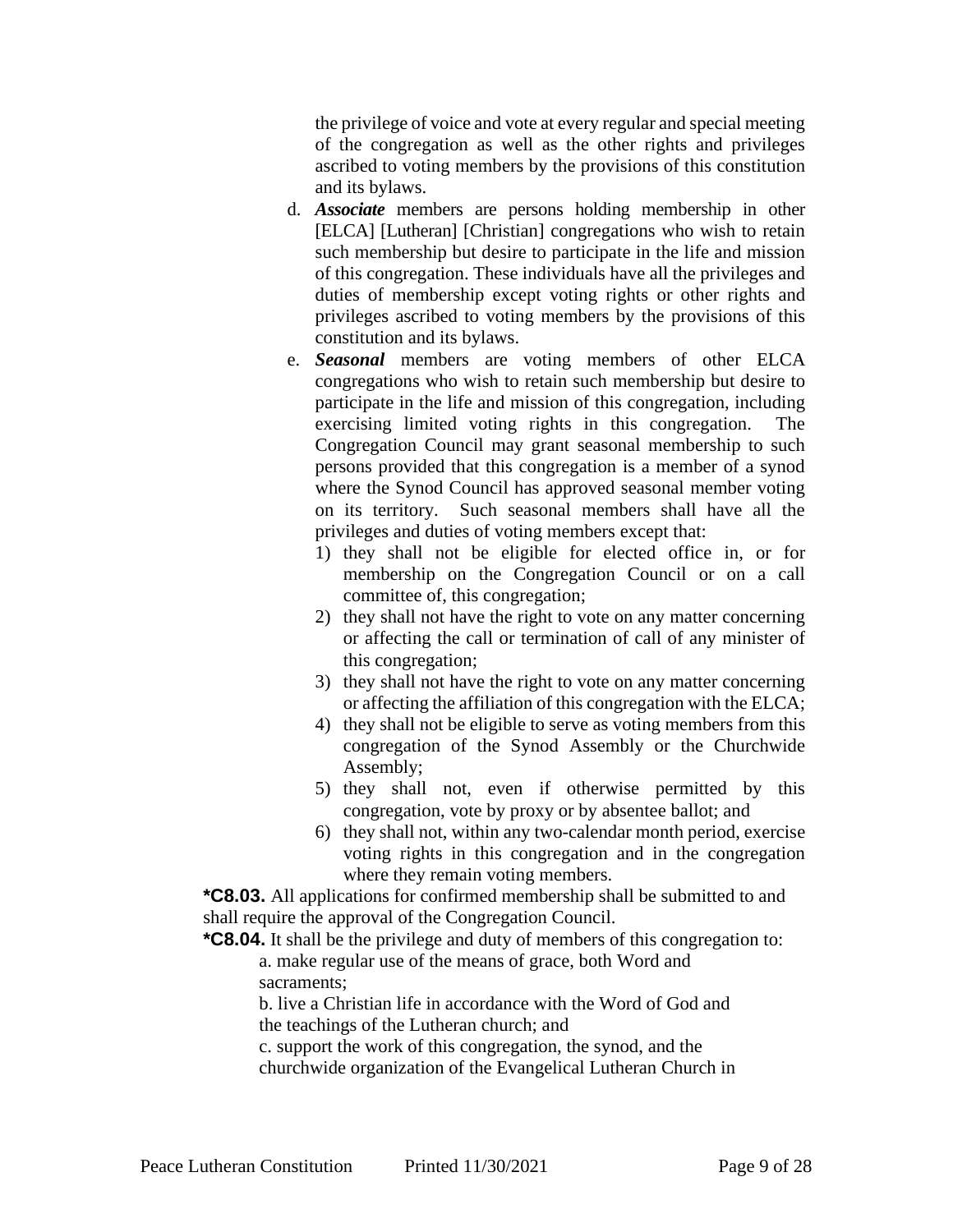America through contributions of their time, abilities, and financial support as biblical stewards.

**\*C8.05.** Membership in this congregation shall be terminated by any of the following:

- a. death;
- b. resignation;
- c. transfer or release;
- d. disciplinary action in accordance with ELCA constitutional provision 20.41. and the accompanying bylaws; or
- e. removal from the roll due to inactivity-in accordance with the provisions of this constitution and its bylaws.

Such persons who have been removed from the roll of members shall remain persons for whom the Church has a continuing pastoral concern.

### **Chapter 9. ROSTERED MINISTER**

- **\*C9.01.** Authority to call a pastor shall be in this congregation by at least a twothirds vote of voting members present and voting at a meeting legally called for that purpose. Before a call is issued, the officers, or a committee elected by [this congregation] [the Congregation Council] to recommend the call, shall seek the advice and help of the bishop of the synod.
- **\*C9.02.** Only a member of the roster of Ministers of Word and Sacrament of the Evangelical Lutheran Church in America or a candidate for the roster of Ministers of Word and Sacrament who has been recommended for the congregation by the synodical bishop may be called as a pastor of this congregation.

**\*C9.03.** Consistent with the faith and practice of the Evangelical Lutheran Church in America,

- a. Every ordained minister shall:
	- a. Every minister of Word and Sacrament shall:
		- 1) preach the Word;
		- 2) administer the sacraments;
		- 3) conduct public worship;
		- 4) provide pastoral care; and
		- 5) seek out and encourage qualified persons to prepare for the ministry of the Gospel;
		- 6) impart knowledge of this church and its wider ministry though distribution of its communications and publications;
		- 7) witness to the Kingdom of God in the community, in the nation, and abroad; and
		- 8) speak publicly to the world in solidarity with the poor and oppressed, calling for justice and proclaiming God's love for the world.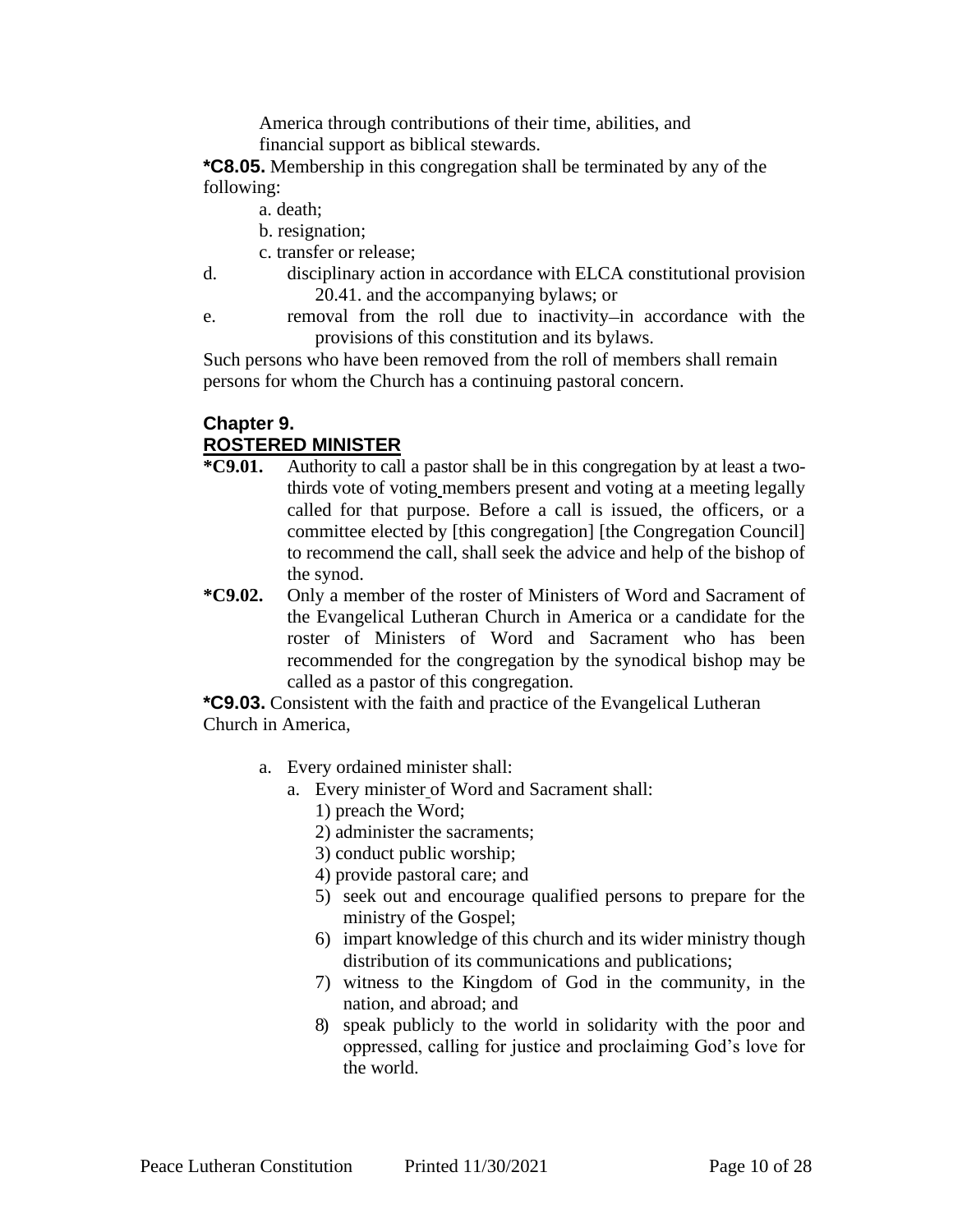- b. Each pastor with a congregational call shall, within the congregation:
	- 1) offer instruction, confirm, marry, visit the sick and distressed, and bury the dead;
	- 2) relate to all schools and organizations of this congregation;
	- 3) install regularly elected members of the Congregation Council;
	- 4) with the council, administer discipline; and
	- 5) endeavor to increase the support given by the congregation to the work of the ELCA churchwide organization-and of the Saint Paul Area Synod of the ELCA.

**\*C9.04.** The specific duties of the pastor, compensation, and other matters pertaining to the service of the pastor shall be included in a letter of call, which shall be attested by the bishop of the synod.

- **C9.05.** The provisions for termination of the mutual relationship between a minister of Word and Sacrament and this congregation shall be as follows:
- a. The call of this congregation, when accepted by a pastor, shall constitute a continuing mutual relationship and commitment which shall be terminated only by death or, following consultation with the synodical bishop, for the following reasons:
	- 1) mutual agreement to terminate the call or the completion of a call for a specific term;
	- 2) resignation of the pastor, which shall become effective, unless otherwise agreed, no later than 30 days after the date on which it was submitted;
	- 3) inability to conduct the pastoral office effectively in that congregation in view of local conditions;
	- 4) physical disability, or mental incapacity of the pastor;
	- 5) suspension of the pastor through discipline for more than three months;
	- 6) resignation or removal of the pastor from the roster of Ministers of Word and Sacrament of this church;
	- 7) termination of the relationship between this church and the congregation;
	- 8) dissolution of the congregation or the termination of a parish arrangement; or
	- 9) suspension of the congregation through discipline for more than six months.
	- b. When allegations of physical disability or mental incapacity of the pastor under paragraph a.4) above, or ineffective conduct of the pastoral office under paragraph a.3) above, have come to the attention of the bishop of this synod,
		- 1) the bishop in his or her sole discretion may investigate such conditions personally together with a committee of two rostered ministers and one layperson, or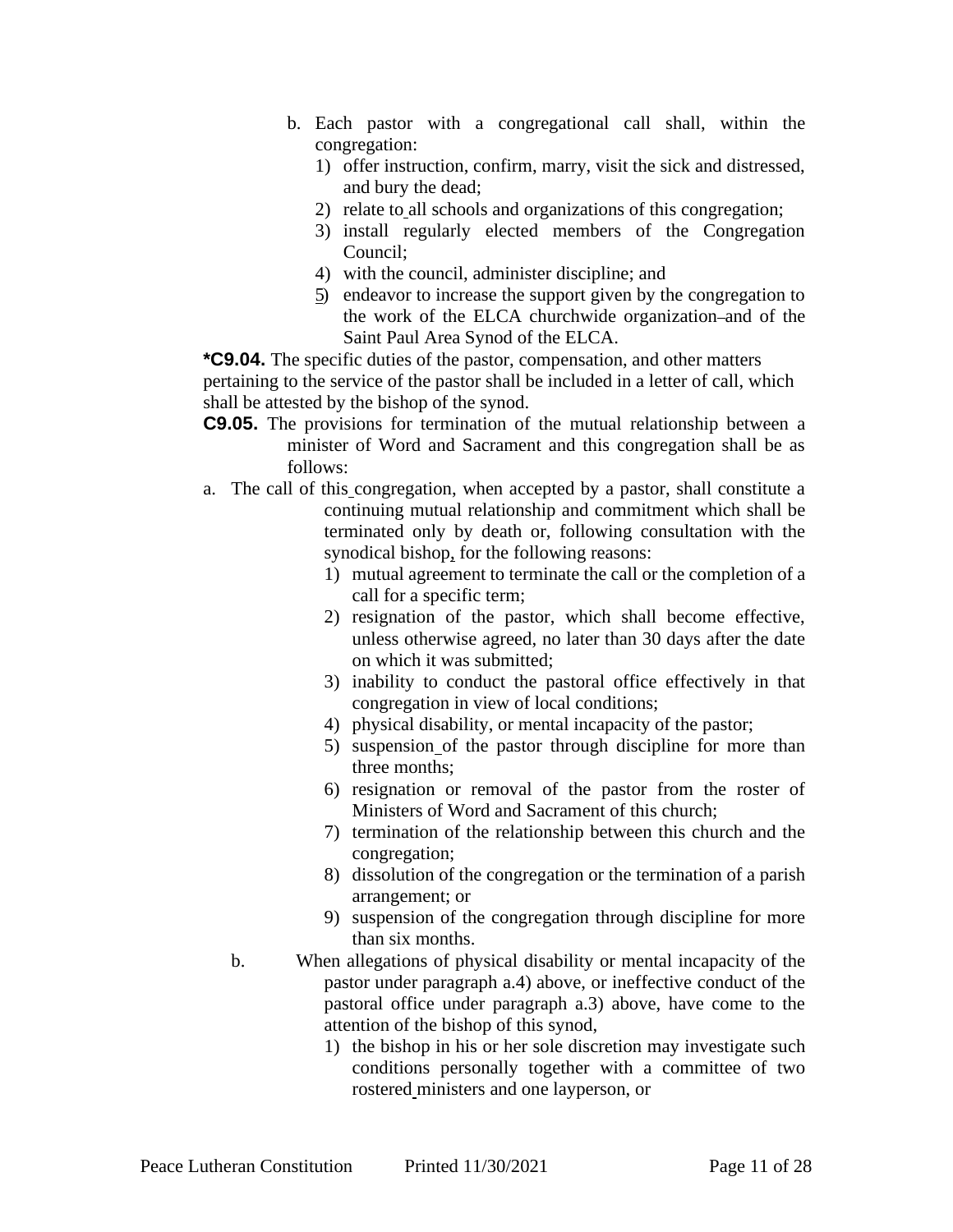- 2) when such allegations have been brought to the synod's attention by an official recital of allegations by the congregation council or by a petition signed by at least onethird of the voting members of the congregation, the bishop personally shall investigate such conditions together with a committee of two rostered ministers and one layperson.
- c. In case of alleged physical disability or mental incapacity under paragraph a.4) above, the bishop's committee shall obtain and document competent medical opinion concerning the pastor's condition. When a disability or incapacity is evident to the committee, the bishop of this synod may declare the pastorate vacant. When the pastorate is declared vacant, the Synod Council shall list the pastor on the roster of Ministers of Word and Sacrament as disabled. Upon removal of the disability and the restoration of the pastor to health, the bishop shall take steps to enable the pastor to resume the ministry, either in the congregation last served or in another appropriate call.
- d. In the case of alleged local difficulties that imperil the effective functioning of the congregation under paragraph a.3) above, the bishop's committee shall endeavor to hear from, all concerned persons, after which the bishop together with the committee shall present their recommendations first to the pastor and then to the congregation. The recommendations of the bishop's committee must address whether the pastor's call should come to an end and, if so, may suggest appropriate severance arrangements. The committee may also propose other actions that should be undertaken by the congregation and by the pastor, if appropriate. If the pastor and congregation agree to carry out such recommendations, no further action need be taken by the synod.
- e. If either party fails to assent to the recommendations of the bishop's committee concerning the pastor's call, the congregation may dismiss the pastor only at a legally called meeting after consultation with the bishop, either (a) by a two-thirds vote of the voting members present and voting where the bishop and the committee did not recommend termination of the call, or (b) by a simple majority vote of the voting members present and voting where the bishop and the committee recommended termination of the call.
- f. If, in the course of proceedings described in paragraph c. or paragraph d. above, the bishop's committee concludes that there may be grounds for discipline, the committee shall make recommendations concerning disciplinary action in accordance with the provisions of this church's constitution, bylaws, and continuing resolutions.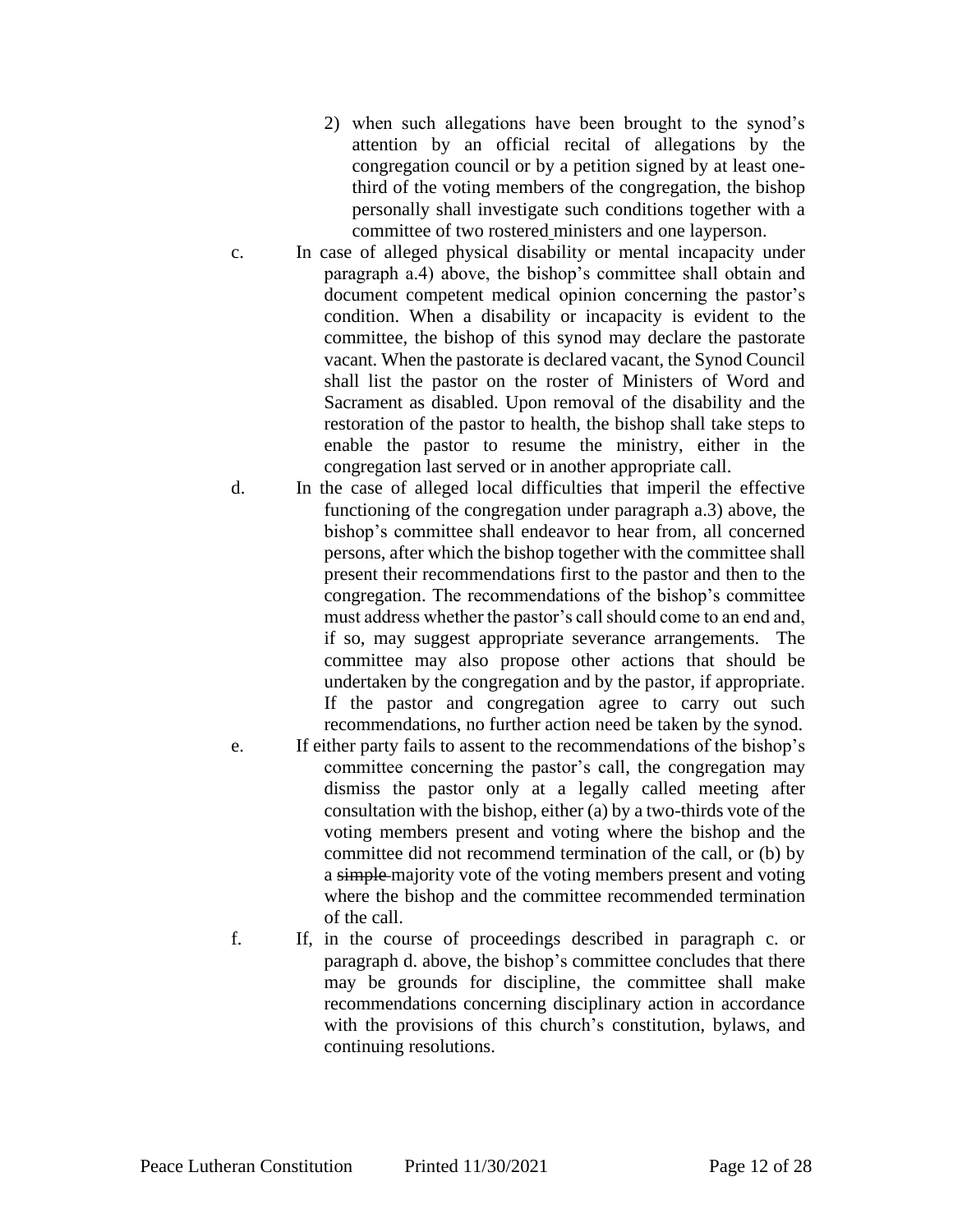**\*C9.06.** At a time of pastoral vacancy, an interim pastor shall be appointed by the bishop of the synod with the consent of this congregation or the Congregation Council.

**\*C9.07.** During the period of service, an interim pastor shall have the rights and duties in the congregation of a regularly called pastor and may delegate the same in part to a supply pastor with the consent of the bishop of the synod and this congregation or Congregation Council. The interim pastor and any rostered minister providing assistance shall refrain from exerting influence in the selection of a pastor. Unless previously agreed upon by the Synod Council, an interim pastor is not available for a regular call to the congregation served. **\*C9.08.** This congregation shall make satisfactory settlement of all financial obligations to a former pastor before calling a successor. A pastor shall make satisfactory settlement of all financial obligations to this congregation. **\*C9.09.** When a pastor is called to serve in company with another pastor or pastors, the privileges and responsibilities of each pastor shall be specified in documents to accompany the call and to be drafted in consultation involving the pastors, the Congregation Council, and the bishop of the synod. As occasion requires, the documents may be revised through a similar consultation. **\*C9.11.** With the approval of the bishop of the synod, the congregation may depart from \*C9.05.a. and call a pastor for a specific term. Details of such calls shall be in writing setting forth the purpose and conditions involved. Prior to the completion of a term, the bishop or a designated representative of the bishop shall meet with the pastor and representatives of the congregation for a review of the call. Such a call may also be terminated before its expiration in accordance with the provisions of \*C9.05.a.

**\*C9.12.** The pastor of this congregation:

a. shall keep accurate parochial records of all baptisms, confirmations, marriages, burials, communicants, members received, members dismissed, or members excluded from the congregation;

b. shall submit a summary of such statistics annually to the synod; and

c. shall become a member of this congregation upon receipt and acceptance of the letter of call. In a parish of multiple congregations, the pastor shall hold membership in one of the congregations.

**\*C9.13.** The pastor(s) shall submit a report of his or her ministry to the bishop of the synod at least 90 days prior to each regular meeting of the Synod Assembly.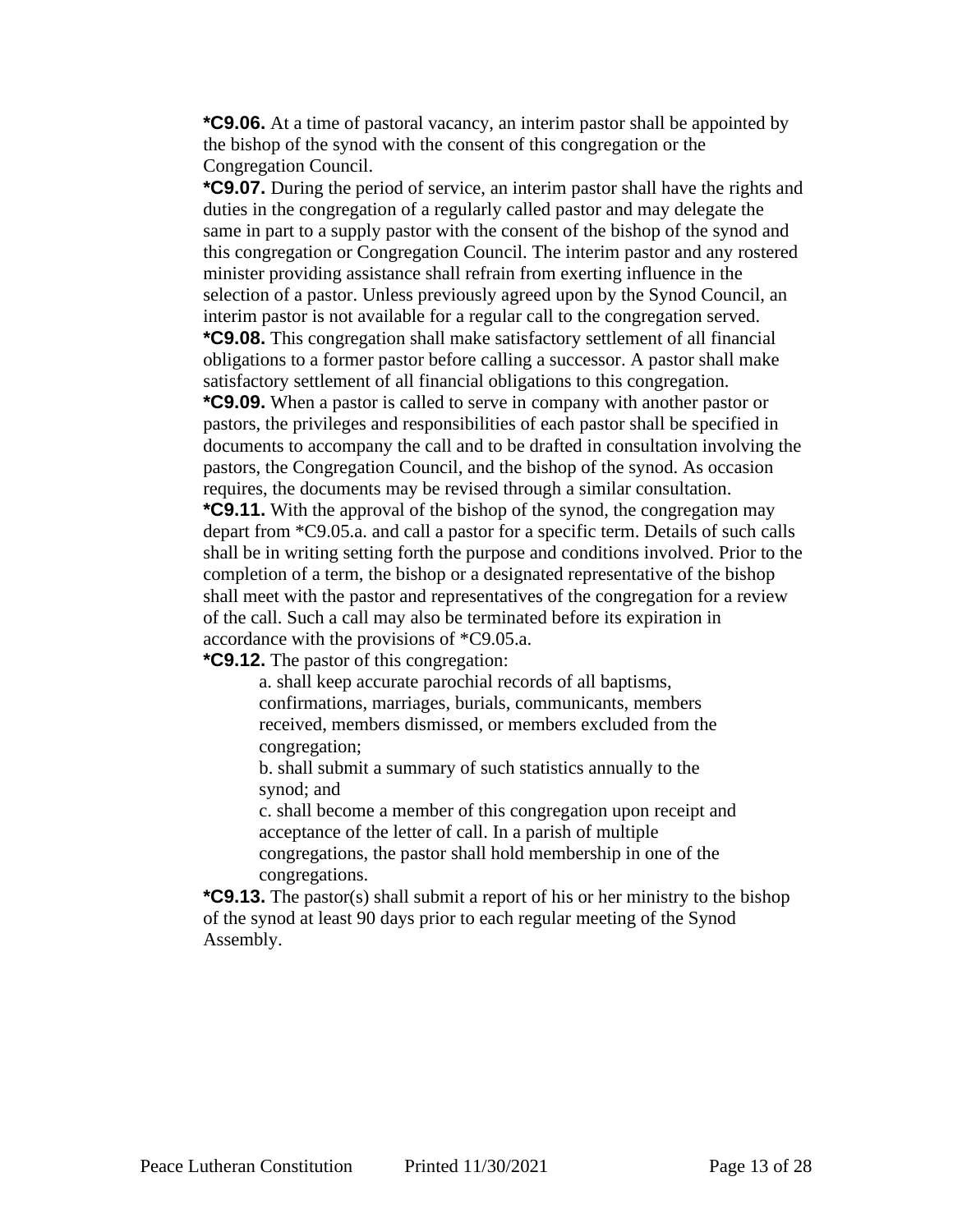- **C9.15.** Under special circumstances, subject to the approval of the synodical bishop and the concurrence of this congregation, a-minister of Word and Sacrament of a church body with which the Evangelical Lutheran Church in America officially has established a relationship of full communion may serve temporarily under contract as pastor of this congregation under a contract between the congregation and the pastor in a form proposed by the synodical bishop and approved by the congregation.
- **\*C9.21.** Authority to call a minister of Word and Service shall be in this congregation by at least a two-thirds vote of voting members present and voting at a meeting legally called for that purpose. Before a call is issued, the officers, or a committee elected by [this congregation] [the Congregation Council] to recommend the call, shall seek the advice and help of the bishop of the synod.
- **\*C9.22.** Only a member of the roster of Ministers of Word and Service of the Evangelical Lutheran Church in America or a candidate for the roster of Ministers of Word and Service who has been recommended for this congregation by the synodical bishop may be called as a deacon of this congregation.
- **\*C9.23.** Consistent with the faith and practice of the Evangelical Lutheran Church in America, every minister of Word and Service shall:
	- a. Be rooted in the Word of God, for proclamation and service;
	- b. Advocate a prophetic diakonia that commits itself to risk-taking and innovative service on the frontiers of the Church's outreach, giving particular attention to the suffering places in God's world;
	- c. Speak publicly to the world in solidarity with the poor and oppressed, calling for justice and proclaiming God's love for the world, witnessing to the realm of God in the community, the nation, and abroad;
	- d. Equip the baptized for ministry in God's world that affirms the gifts of all people;
	- e. Encourage mutual relationships that invite participation and accompaniment of others in God's mission;
	- f. Practice stewardship that respects God's gift of time, talents, and resources;
	- g. Be grounded in a gathered community for ongoing diaconal formation;
	- h. Share knowledge of the ELCA and its wider ministry of the gospel and advocate for the work of all expressions of this church; and
	- i. Identify and encourage qualified persons to prepare for ministry of the gospel.
- **\*C9.24.** The specific duties of the deacon, compensation, and other matters pertaining to the service of the deacon shall be included in a letter of call, which shall be attested by the bishop of the synod.
- **\*C9.25.** The provisions for termination of the mutual relationship between a minister of Word and Service and a congregation shall be as follows: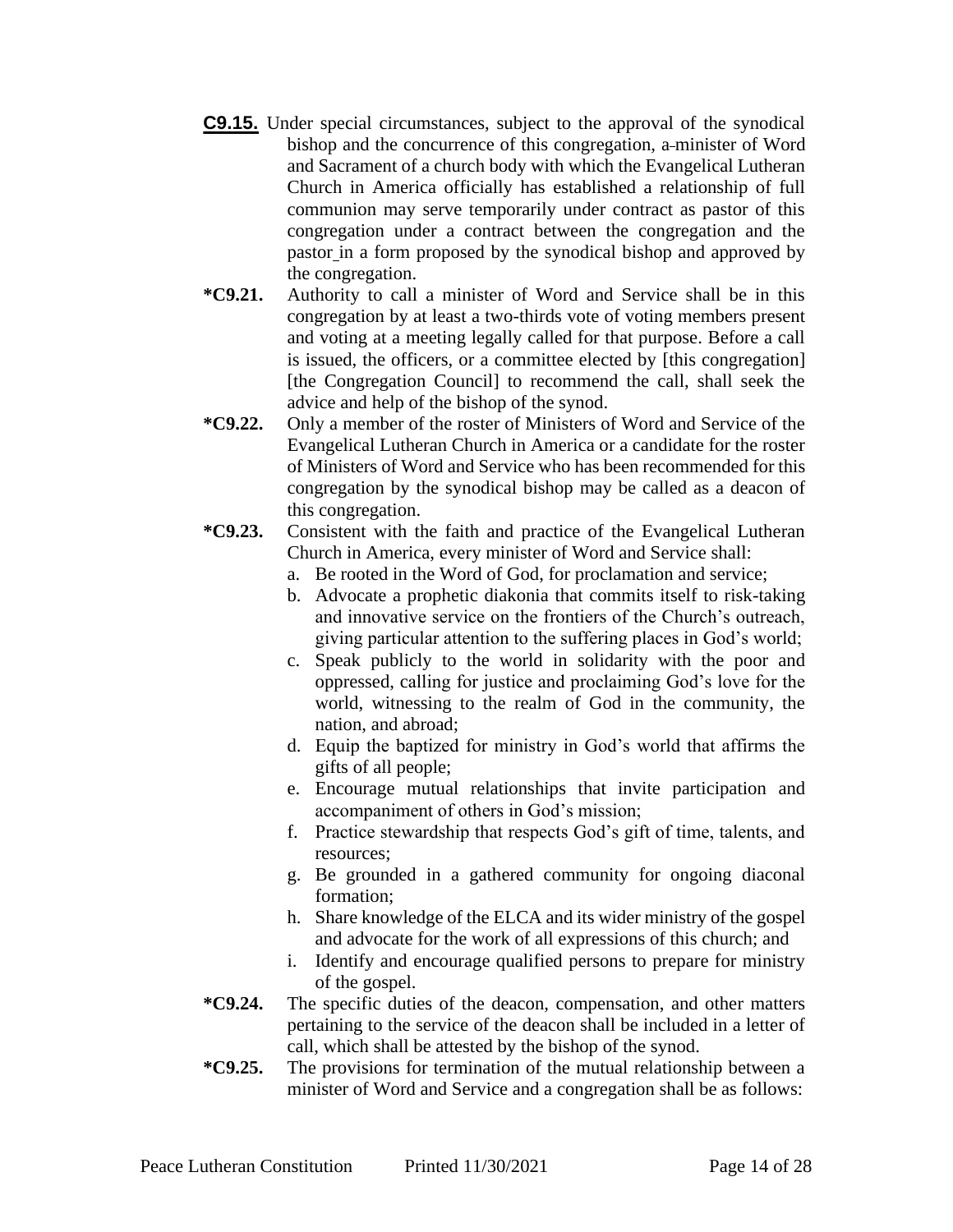- a. The call of a congregation, when accepted by a deacon, shall constitute a continuing mutual relationship and commitment, which shall be terminated only by death or, following consultation with the synodical bishop, for the following reasons:
	- 1) mutual agreement to terminate the call or the completion of a call for a specific term;
	- 2) resignation of the deacon, which shall become effective, unless otherwise agreed, no later than 30 days after the date on which it was submitted;
	- 3) inability to conduct the ministry of Word and Service effectively in this congregation in view of local conditions;
	- 4) physical disability or mental incapacity of the deacon;
	- 5) suspension of the deacon through discipline for more than three months;
	- 6) resignation or removal of the deacon from the roster of Ministers of Word and Service of this church;
	- 7) termination of the relationship between this church and this congregation;
	- 8) dissolution of this congregation or the termination of a parish arrangement; or
	- 9) suspension of this congregation through discipline for more than six months.
- b. When allegations of physical disability or mental incapacity of the deacon under paragraph a.4) above, or ineffective conduct of the office of minister of Word and Service under paragraph a.3) above, have come to the attention of the bishop of this synod,
	- 1) the bishop in his or her sole discretion may investigate such conditions personally together with a committee of two rostered ministers and one layperson, or
	- 2) when such allegations have been brought to the synod's attention by an official recital of allegations by the Congregation Council or by a petition signed by at least onethird of the voting members of this congregation, the bishop personally shall investigate such conditions together with a committee of two rostered ministers and one layperson.
- c. In case of alleged physical disability or mental incapacity under paragraph a.4) above, the bishop's committee shall obtain and document competent medical opinion concerning the deacon's condition. When a disability or incapacity is evident to the committee, the bishop of this synod may declare the position vacant. When the position is declared vacant, the Synod Council shall list the deacon on the roster of Ministers of Word and Service as disabled. Upon removal of the disability and the restoration of the deacon to health, the bishop shall take steps to enable the deacon to resume the ministry, either in the congregation last served or in another appropriate call.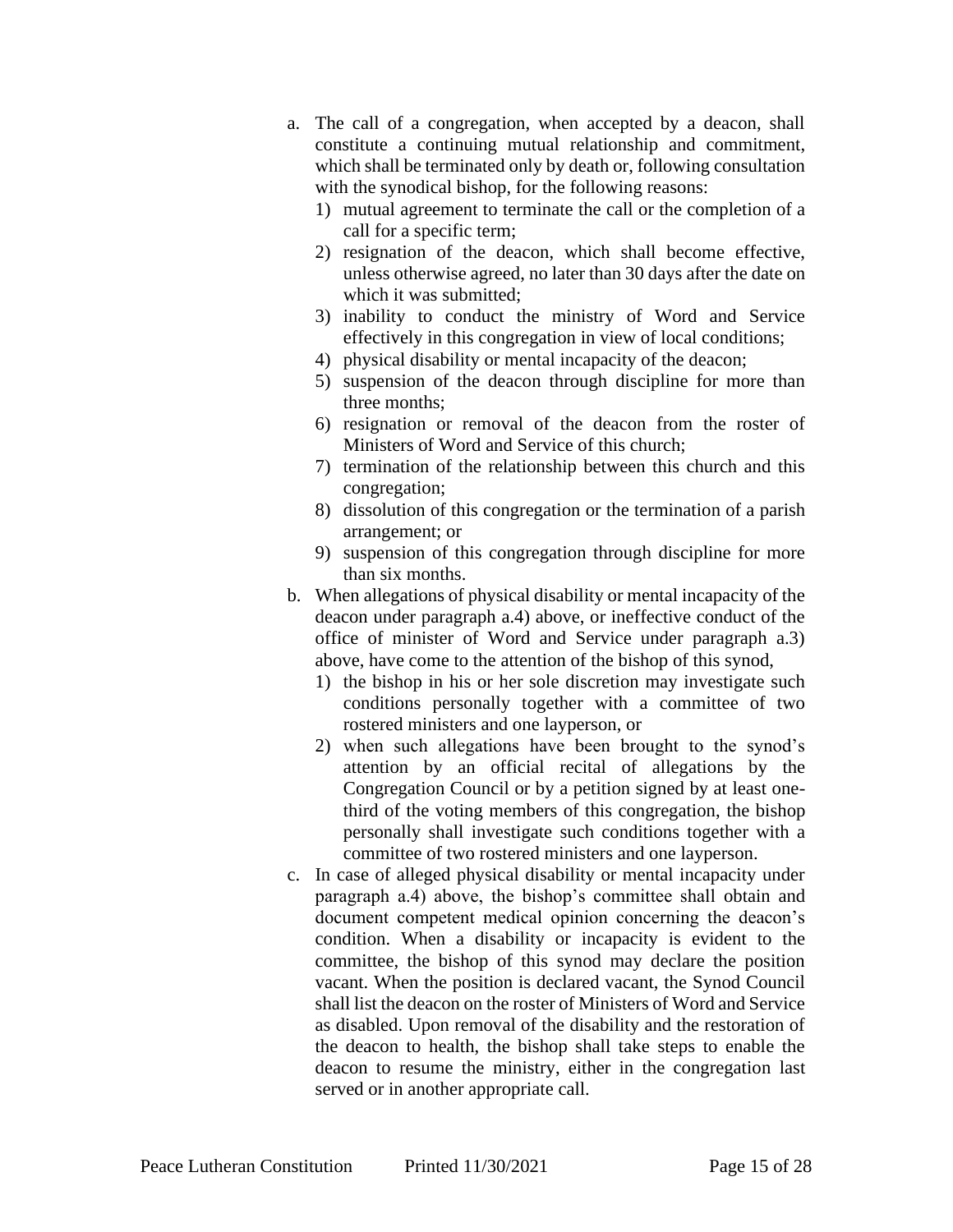- d. In the case of alleged local difficulties that imperil the effective functioning of this congregation under paragraph a.3) above, the bishop's committee shall endeavor to hear from all concerned persons, after which the bishop together with the committee shall present their recommendations first to the deacon and then to this congregation. The recommendations of the bishop's committee must address whether the deacon's call should come to an end and, if so, may suggest appropriate severance arrangements. The committee may also propose other actions that should be undertaken by this congregation and by the deacon, if appropriate. If the deacon and congregation agree to carry out such recommendations, no further action need be taken by the synod.
- e. If either party fails to assent to the recommendations of the bishop's committee concerning the deacon's call, this congregation may dismiss the deacon only at a legally called meeting after consultation with the bishop, either (a) by a twothirds vote of the voting members present and voting where the bishop and the committee did not recommend termination of the call, or (b) by a majority vote of the voting members present and voting where the bishop and the committee recommended termination of the call.
- f. If, in the course of proceedings described in paragraph c. or paragraph d. above, the bishop's committee concludes that there may be grounds for discipline, the committee shall make recommendations concerning disciplinary action in accordance with the provisions of this church's constitution, bylaws, and continuing resolutions.
- **\*C9.26.** The deacon shall make satisfactory settlement of all financial obligations to a former congregation before:
	- a. installation in another field of labor, or
	- b. the issuance of a certificate of dismissal or transfer.
- **\*C9.27.** When a deacon is called to serve in company with another rostered minister or other rostered ministers, the privileges and responsibilities of each rostered minister shall be specified in documents to accompany the call and to be drafted in consultation involving the rostered ministers, the Congregation Council, and the bishop of the synod. As occasion requires, the documents may be revised through a similar consultation.
- **\*C9.28.** With the approval of the bishop of the synod, this congregation may depart from \*C9.25.a. and call a deacon for a specific term. Details of such calls shall be in writing setting forth the purpose and conditions involved. Prior to the completion of a term, the bishop or a designated representative of the bishop shall meet with the deacon and representatives of this congregation for a review of the call. Such a call may also be terminated before its expiration in accordance with the provisions of \*C9.25.a.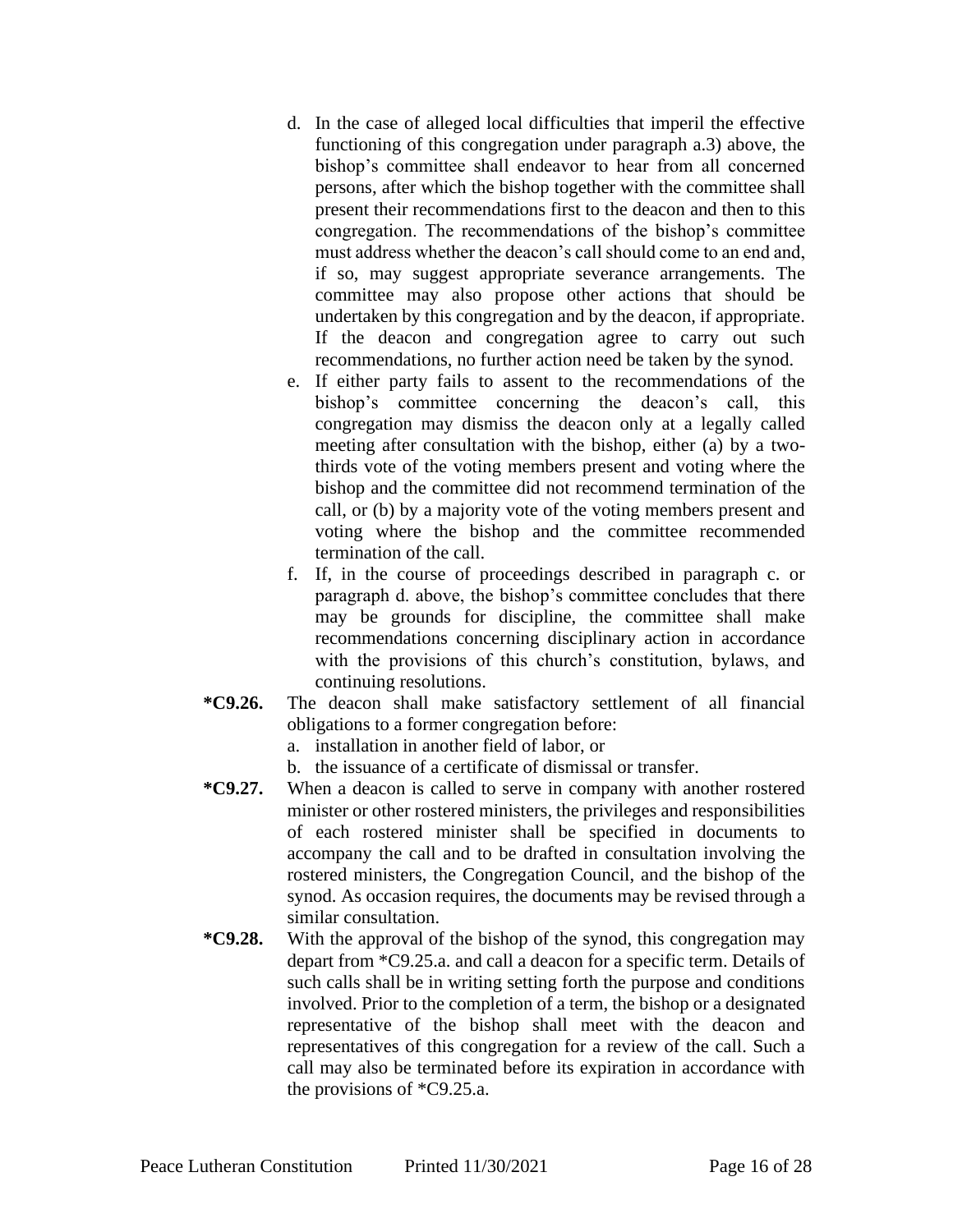- **\*C9.29.** The deacon shall become a member of this congregation upon receipt and acceptance of the letter of call. In a parish of multiple congregations, the deacon shall hold membership in one of the congregations.
- **\*C9.31.** The deacon(s) shall submit a report of his or her ministry to the bishop of the synod at least 90 days prior to each regular meeting of the Synod Assembly.

# **Chapter 10. CONGREGATION MEETING**

.

**C10.01.** The annual meeting of this congregation shall be held at a time specified in the Continuing Resolutions.

**C10.01.A02.** The annual meeting of this congregation shall be held on the second Sunday of each new year, beginning after the conclusion of the worship service.

**C10.01.B16.** The annual meeting of this congregation shall be held on the last Sunday of each new year, beginning after the conclusion of the worship service.

**C10.02.** A special Congregation Meeting may be called by the [senior] pastor, the Congregation Council, or the president of this congregation, and shall be called by the president of the congregation upon the written request of ten percent (10%) of the voting members. The president of the Congregation Council shall call a special meeting upon request of the synodical bishop. The call for each special meeting shall specify the purpose for which it is to be held, and no other business shall be transacted.

**C10.03.** Notice of all meetings of this congregation shall be given at the services of worship on the preceding two consecutive Sundays and by mail or electronic means, as permitted by state law, to all [voting] members at least 10 days in advance of the date of the meeting.

**C10.04.** \_\_\_\_\_\_ percent of the voting members present shall constitute a quorum.

**C10.05.** Voting by proxy or by absentee ballot shall not be permitted.

**C10.06.** All actions by the congregation shall be by majority vote except as otherwise provided in this constitution.

**C10.07.** Robert's Rules of Order, latest edition, shall govern parliamentary procedure of all meetings of this congregation.

### **Chapter 11.**

#### **OFFICERS**

**C11.01.** The officers of this congregation shall be a president and a treasurer. a. Duties of the officers shall be specified in the bylaws.

b. The officers shall be voting members of the congregation.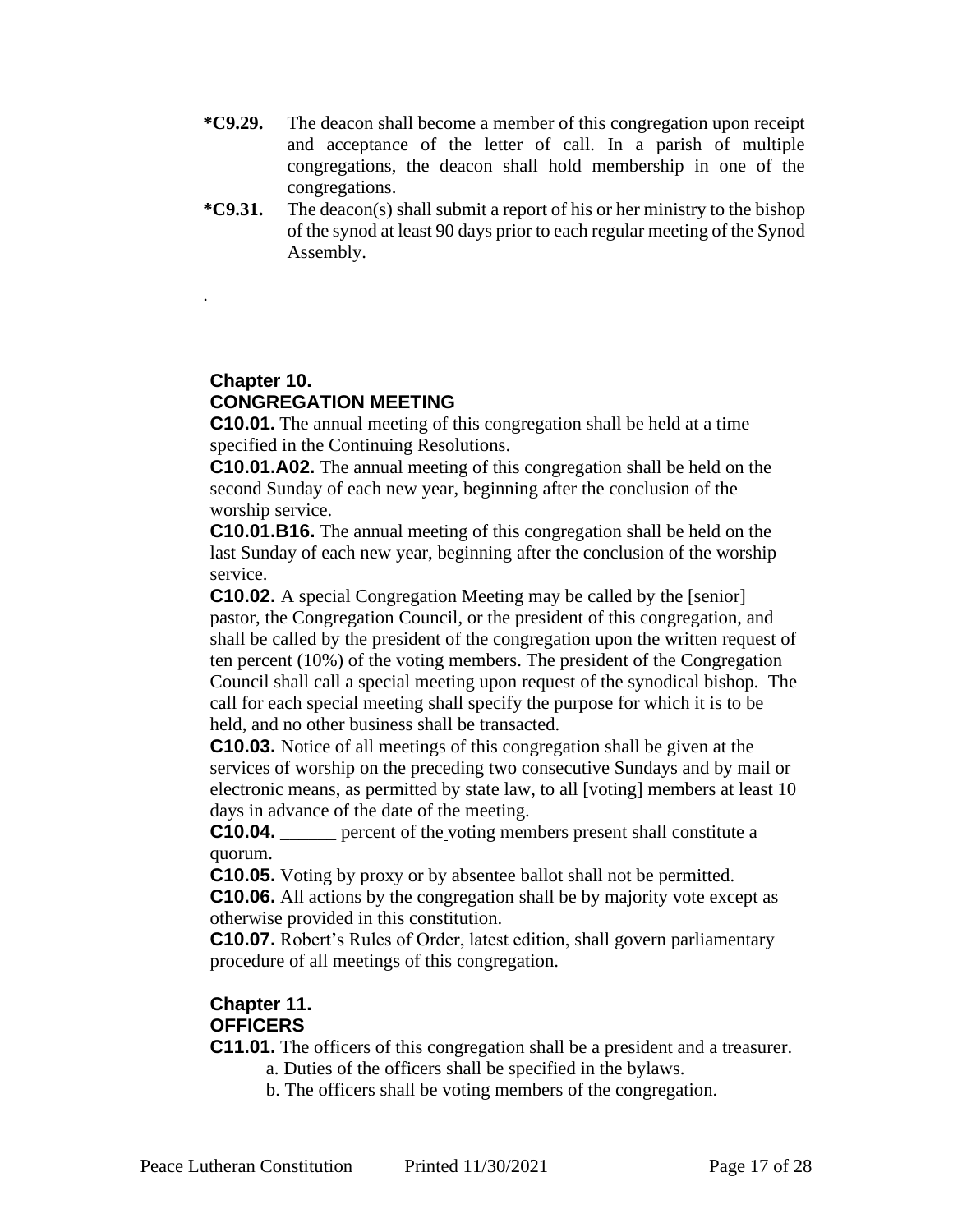c. Officers of this congregation shall be voting members of the Congregation Council.

**C11.01.01** The duties of the president of the congregation are as follows; the president shall:

- a. represent the laity to those outside the congregation
- b. may call special congregational meetings as specified in C10.02 or congregation council meetings (C12.11)
- c. administer admonitions when the pastor is unable to do so (C15.1)
- d. preside at the meetings of the congregation and of the congregation council or appoint an appropriate substitute when unable to preside
- e. ensure that the church secretary or a qualified substitute is present at all meetings of the congregation and at all meetings of the Congregation Council

**C11.01.02** The duties of the treasurer of the congregation are as follows; the treasurer shall:

- a. handle the fiscal responsibilities of the congregation
- b. maintain permanent and appropriate records covering the receipt and disbursement of any special and savings funds authorized by the Congregation Council in accordance with generally accepted accounting principles
- c. present to the Congregation Council, using a format approved by that body, a monthly written report of all congregational receipts and disbursements as compared to budget
- d. submit an annual written financial report to the Congregation Council and the congregation at the close of the church fiscal year
- e. submit as called for all permanent records for audit
- f. attend scheduled meetings of the congregation and Congregation Council
- g. direct and train members of the board of finance whose duties are primarily the counting and recording of individual contributions, preparing funds for deposit and preparing quarterly contribution reports for congregation members
- h. write checks, maintain records and handle congregational disbursements in accord with the budget and Congregation Council direction
- i. prepare the annual budget for deliberation and approval by the Congregation Council
- j. serve as secretary of the congregation for those activities and documents requiring such an office by the constitution (C6.05, b and f, C16.04 and C17.03)

**C11.02.** The officers shall be elected by written ballot or voice and shall serve for three years. Their terms shall begin at the close of the annual congregational meeting at which they are elected.

**C11.02.A17** Should an officer's term be declared vacant, the Congregation Council shall elect, by majority vote, a successor until the next annual meeting. At that time the congregation shall elect a new officer for a term that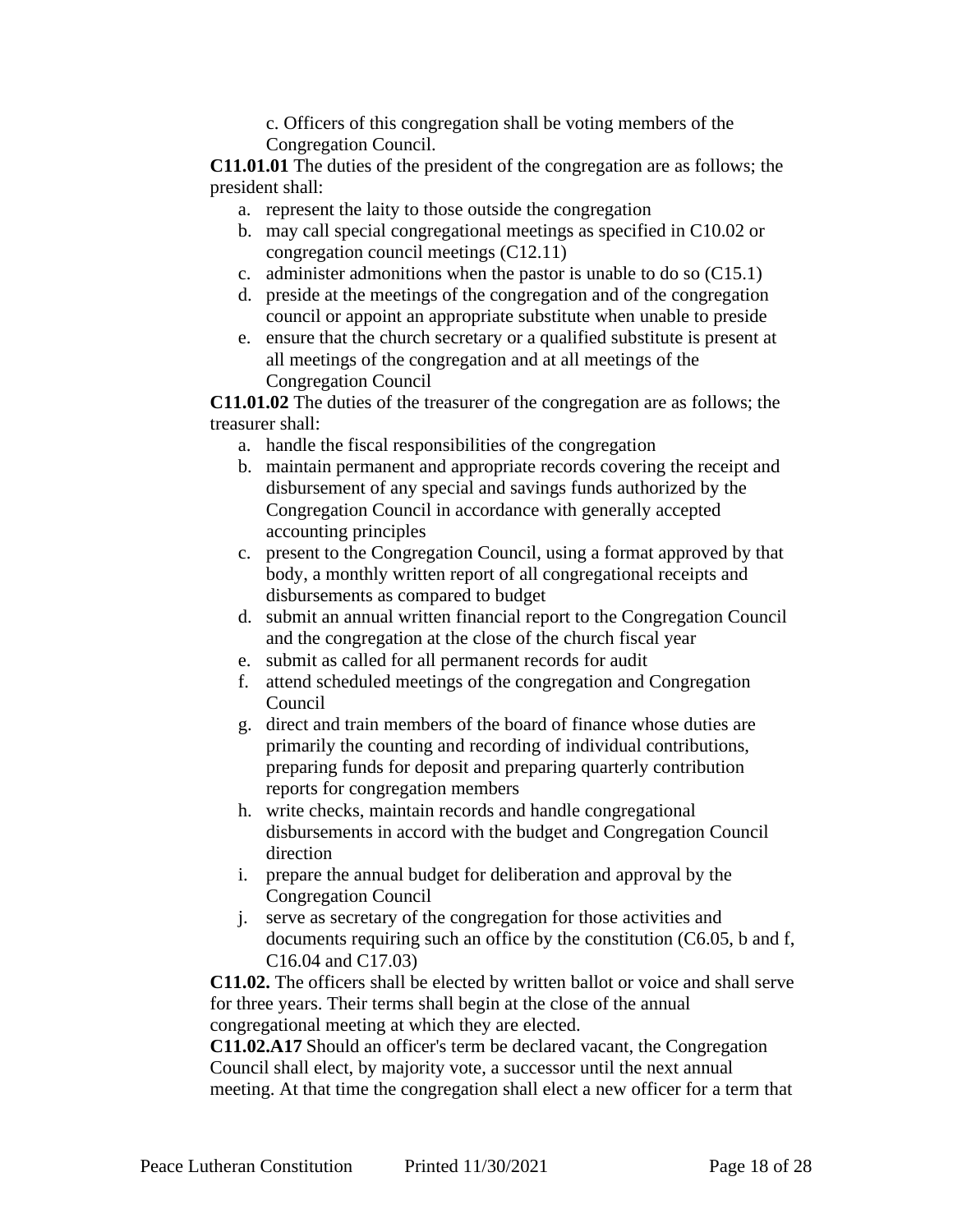matches the remaining number of years in the vacant term. Any such term less than three years would not be subject to full-term limits.

**C11.03.** No officer shall hold more than one office at a time. No elected officer shall be eligible to serve more than two consecutive terms.

**C11.03.A09** The two consecutive terms limitation does not forbid the treasurer from moving immediately, if elected, to one or two terms as president; however, it does forbid the president from moving immediately to one or two terms as treasurer. It also forbids the president and the treasurer from moving immediately to a council position.

**C11.04.** All officers of the congregation can, in Christian and lawful order, be removed from office as prescribed in the Continuing Resolutions.

**C11.04.A02** No officer of the congregation can be removed from office without following the prescribed steps below:

- a. private admonition by the pastor
- b. admonition by the pastor in the presence of two or three witnesses
- c. citation to appear before the Congregation Council

### **Chapter 12. CONGREGATION COUNCIL**

**C12.01.** The voting membership of the Congregation Council shall consist of the pastor(s), the officers of the congregation, and the number of members of the congregation prescribed in the bylaws. They shall provide the vision and direction necessary to lead ministries described in the Continuing Resolutions. Any voting member of the congregation may be elected, subject only to the limitation on the length of continuous service permitted in that office. A member's place on the Congregation Council shall be declared vacant if the member a) ceases to be a voting member of this congregation or b) is absent from four successive regular meetings of the Congregation Council without cause. Consistent with the laws of the state of Minnesota, the congregation may adopt procedures for the removal of a member of the Congregation Council in other circumstances.

**C12.01.01** A total of no less than five (5) members of the congregation shall be elected to the Congregation Council. They shall represent the mission of the congregation and provide communication in the areas described in the Continuing Resolutions.

**C12.01.A06** The five areas of mission shall be:

a. Worship/Arts

- b. Outreach: Evangelism/Synod/Missions
- c. Congregational Life: Youth/Family/Social
- d. Education
- e. Operations: Facility

**C12.01.B06** The Worship/Arts council member shall focus on the regular and special worship services on the use of the arts as a vehicle to achieve our ministry objectives. This includes serving as a focal point for congregational input on worship, discerning the spiritual needs of the congregation and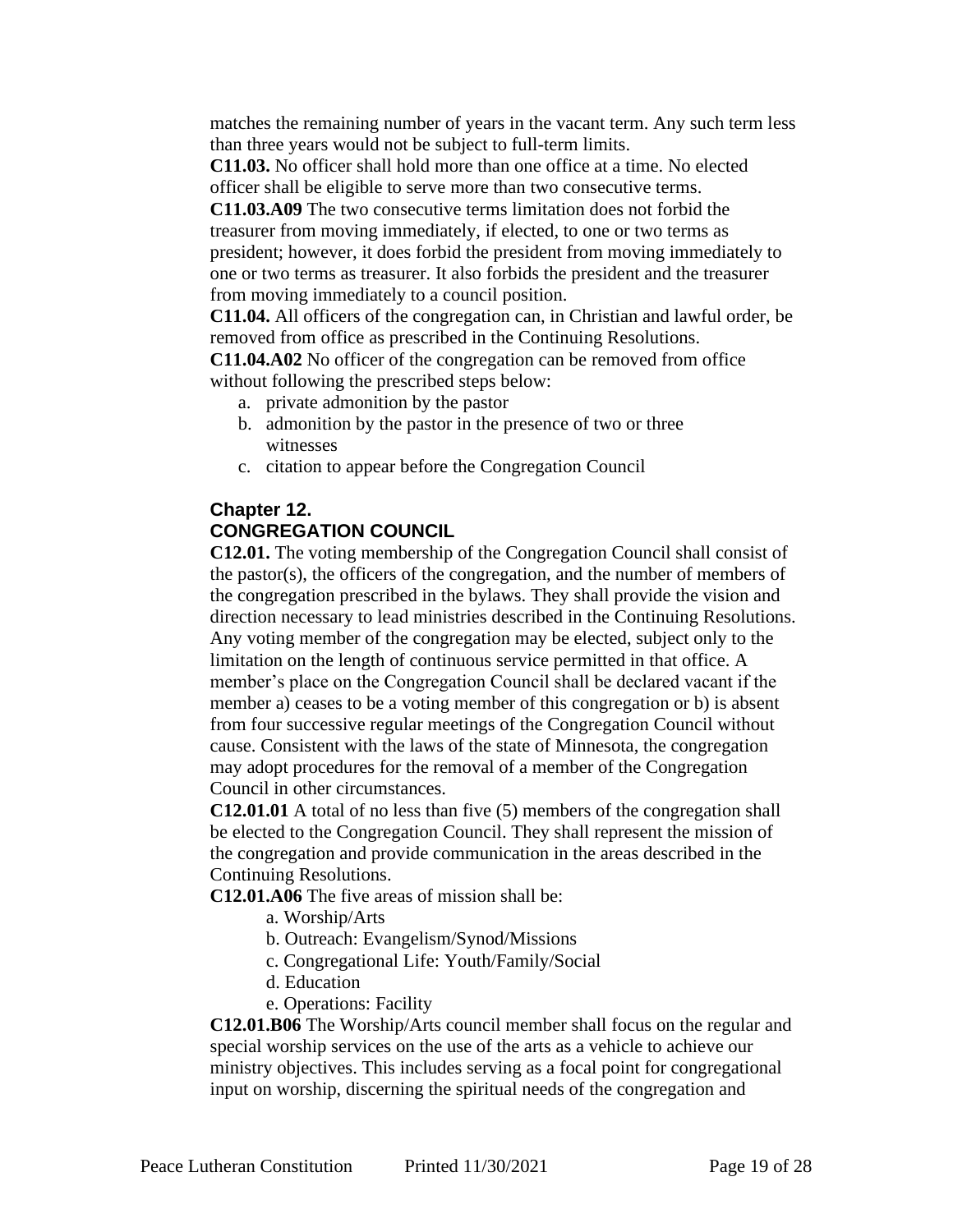providing input and options to the Congregation Council on opportunities in these areas. The worship/arts council member may also meet seasonally with the Music Director and Pastor for worship planning and feedback. This also includes creatively combining the arts and worship, helping build relationships with artistic communities, and incorporating the arts into our ministries.

**C12.01.C02** The Outreach council member shall focus on congregational activities to the immediate community and to the mission field at large. This includes the planning and providing of opportunities for any sort of activities designed to minister to the greater Lauderdale community, especially those with no church home. It may also include recommendations to the Congregation Council on ministries for community growth, the assimilation of new members into the life of the community, and awareness and communication of synodical and ELCA endeavors.

**C12.01.D06** The Congregational Life council member shall focus on ministry to the congregational members. This can include planning and activities for appropriate congregational segments such as youth, singles, families and senior citizens, recommendations to the Congregation Council on ministries for personal growth.

**C12.01.E06** The Education council member shall focus on all aspects of education for the congregation. This includes ministries for personal growth; the education of the members in Sunday school, confirmation, Bible studies, book studies and adult forums; and working with the Worship/Arts council member to incorporate arts education into the life of the congregation.

**C12.01.F02** The Operations council member shall focus on the physical facility of Peace Lutheran Church. This includes budget planning for maintenance and continuing operations and the recruiting of congregational members for the execution of needed maintenance activities.

**C12.02.** The members of the Congregation Council except the pastor(s) shall be elected by written ballot or by voice at the annual congregational meeting to serve for three years. Such members shall be eligible to serve no more than two full terms consecutively. Their terms shall begin at the close of the annual meeting at which they are elected.

**C12.02**.**A02** For the elections under this constitution in January 2003 only, the following four Congregation Council member areas of mission shall be partial terms in order to facilitate an orderly transition of leadership in succeeding years. The Worship and Outreach council members shall be elected to a oneyear term, and the Congregational Life and Seminary council members shall be elected to a two-year term.

**C12.02.B09** The Congregation Council term limit of two full terms consecutively (C12.02) applies to the five elected Congregation Council positions only and does not forbid the election of a two full-term council member to the office of president or treasurer for one or two consecutive terms.

**C12.03.** Should a member's place on the Congregation Council be declared vacant, the Congregation Council shall elect, by majority vote, a successor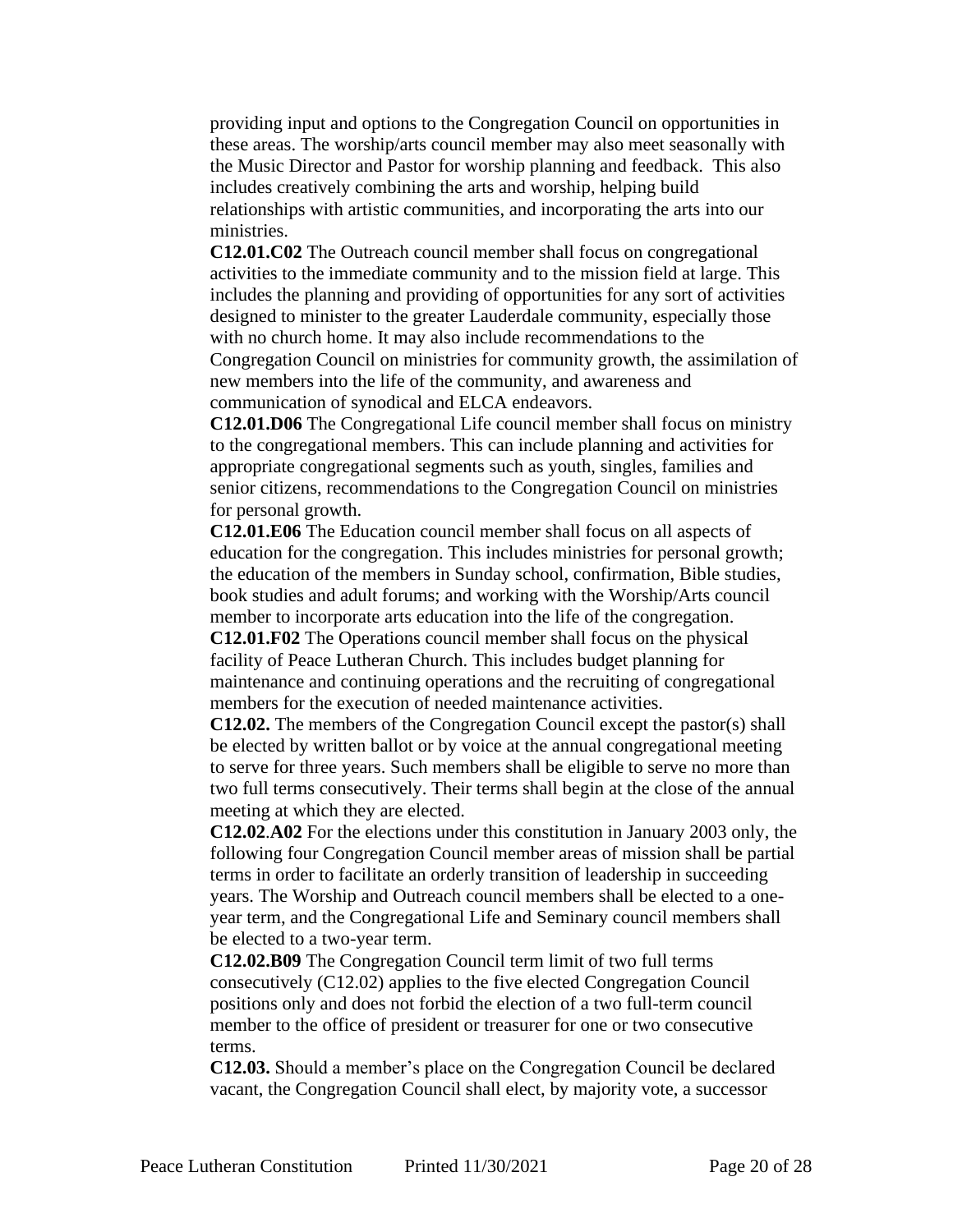until the next annual meeting. At that time the congregation shall elect a new member of the Congregation Council for a three-year term.

**C12.03.A17** In order to facilitate an orderly transition of leadership in succeeding years, at the discretion of the Congregation Council, new members elected may have terms that match the remaining number of years in the vacant term. Any such term less than three years would not be subject to fullterm limits.

**C12.04.** The Congregation Council shall have general oversight of the life and activities of this congregation, to the end that everything be done in accordance with the Word of God and the faith and practice of the Evangelical Lutheran Church in America. The duties of the Congregation Council shall include the following:

a. To lead this congregation in stating its mission, to do longrange planning, to set goals and priorities, and to evaluate its activities in light of its mission and goals.

b. To seek to involve all members of this congregation in worship, learning, witness, service, and support.

c. To oversee and provide for the administration of this congregation to enable it to fulfill its functions and perform its mission.

d. To maintain supportive relationships with the rostered minister(s) and staff and help them annually to evaluate the fulfillment of their calling or employment.

e. To be examples individually and corporately of the style of life and ministry expected of all baptized persons.

f. To promote a congregational climate of peace and goodwill, and, as differences and conflicts arise, to endeavor to foster mutual understanding.

g. To arrange for pastoral service during the sickness or absence of the pastor.

h. To support partnerships with the synod and churchwide organization of the Evangelical Lutheran Church in America as well as cooperation with other congregations, both Lutheran and non-Lutheran, subject to established policies of the synod and the Evangelical Lutheran Church in America.

i. To recommend and encourage the use of appropriate program resources produced or approved by the Evangelical Lutheran Church in America.

j. To seek out and encourage qualified persons to prepare for the ministry of the Gospel.

**C12.05.** The Congregation Council shall be responsible for the financial and property matters of this congregation.

a. The Congregation Council shall be the board of directors of this congregation, and as such shall be responsible for maintaining and protecting its property and the management of its business and fiscal affairs. It shall have the powers and be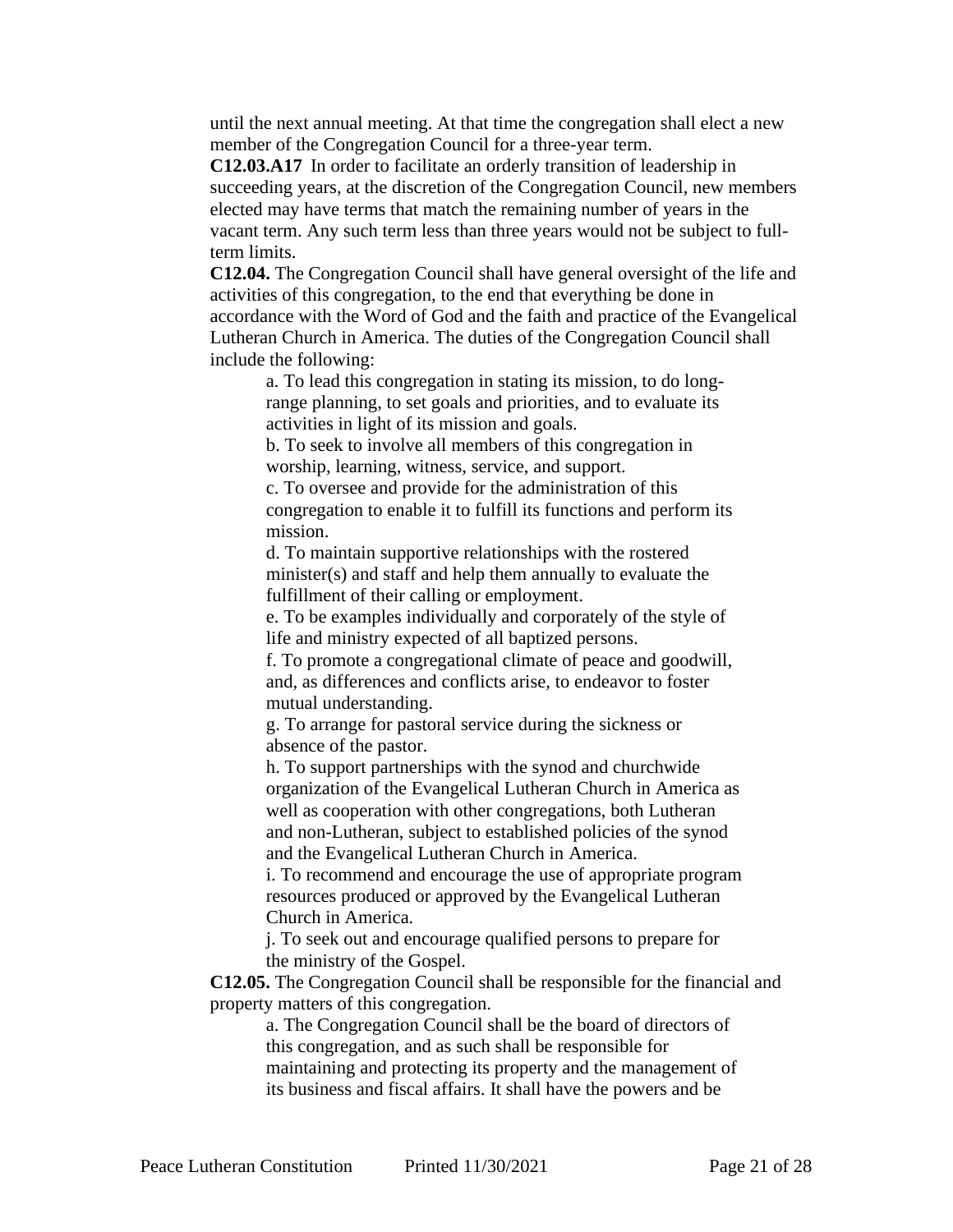subject to the obligations that pertain to such boards under the laws of the State of Minnesota, except as otherwise provided herein.

b. The Congregation Council shall not have the authority to buy, sell, or encumber real property unless specifically authorized to do so by a meeting of the congregation. c. The Congregation Council may enter into contracts of up to \$2000 for items not included in the budget.

d. The Congregation Council shall prepare an annual budget for adoption by this congregation, shall supervise the expenditure of funds in accordance therewith following its adoption, and may incur obligations of more than \$10,000 in excess of the anticipated receipts only after approval by a Congregation Meeting. The budget shall include this congregation's full indicated share in support of the wider ministry being carried on in partnership with the synod and churchwide organization.

e. The Congregation Council shall ascertain that the financial affairs of this congregation are being conducted efficiently, giving particular attention to the prompt payment of all obligations and to the regular forwarding of benevolence monies to the synodical treasurer.

f. The Congregation Council shall be responsible for this congregation's investments and its total insurance program.

**C12.06.** The Congregation Council shall see that the provisions of this constitution, its bylaws, and the continuing resolutions are carried out. **C12.07.** The Congregation Council shall provide for an annual review of the membership roster.

**C12.08.** The Congregation Council shall be responsible for the employment and supervision of the salaried lay workers of this congregation and may delegate these activities to the Mutual Ministry team.

**C12.09.** The Congregation Council shall submit a comprehensive report to this congregation at the annual meeting.

#### **C12.10.** Reserved

**C12.11.** The Congregation Council shall normally meet once a month. Special meetings may be called by the pastor**(s)** or the president, and shall be called by the president at the request of at least one-half of its members. Notice of each special meeting shall be given to all who are entitled to be present.

**C12.12.** A quorum for the transaction of business shall consist of a majority of the members of the Congregation Council, including the [senior] pastor or interim pastor, except when the [senior] pastor or interim pastor requests or consents to be absent and has given prior approval to the agenda for a particular regular or special meeting, which shall be the only business considered at that meeting. Chronic or repeated absence of the [senior] pastor or interim pastor who has refused approval of the agenda of a subsequent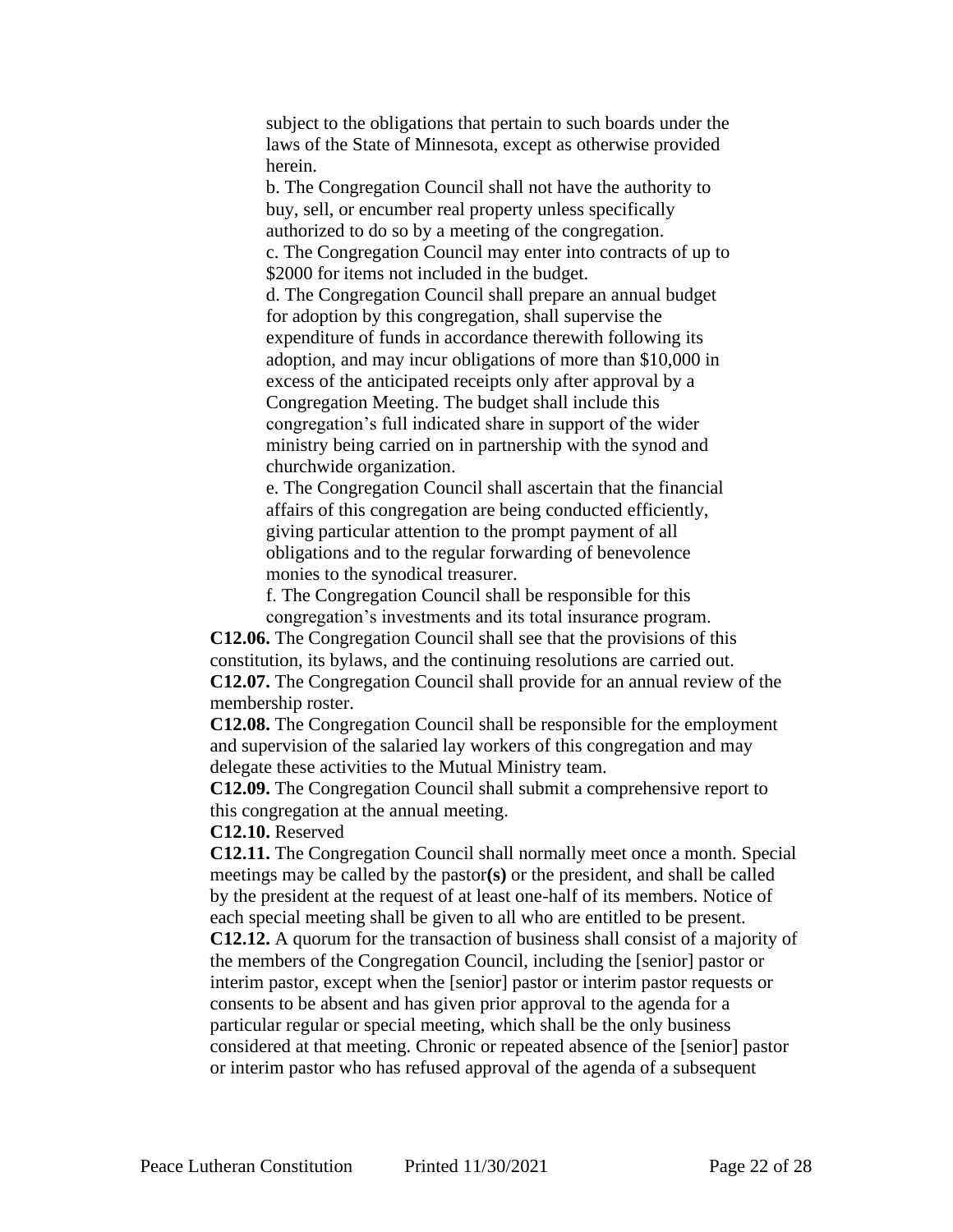regular or special meeting shall not preclude action by the Congregation Council, following consultation with the synodical bishop.

**C12.13.** The Congregation Council and its committees may hold meetings by remote communication, including electronically and by telephone conference, and, to the extent permitted by state law, notice of all meetings may be provided electronically.

### **Chapter 13. CONGREGATION COMMITTEES**

**C13.01.** Committees of this congregation may be formed, as the need arises, by decision of the Congregation Council.

**C13.04.** A Mutual Ministry Committee shall be appointed jointly by the president and the pastor.

**C13.07.** Duties of committees of this congregation shall be specified in the continuing resolutions.

**C13.07.A02.** The Mutual Ministry Committee has the following duties:

- a. recruiting, hiring and nurturing of a church secretary, custodian, music director, musicians and other staff members as required by the Congregation Council
- b. serving as a communications liaison between the congregation and the pastor and staff
- **c.** assisting the pastor(s) in defining his or her ministry tasks and goals for each new year

**C13.07.B02**. The Finance Committee has been formed as follows:

- a. a sufficient number of members are recruited each year to serve according to a schedule provided by the treasurer
- b. the members count and record individual contributions at the close of each worship service, prepare funds for deposit and quarterly contribution reports, all at the direction of the treasurer

**C13.07.C02.** The Call Committee is formed by the Congregation Council in the event of a pastoral vacancy. A total of five (5) members of the congregation shall be selected to work with the Synod office to facilitate the placement of an interim pastor if necessary and to begin and complete the process of selecting and calling a new pastor. The Call Committee then is disbanded as of the installation of the new pastor.

**C13.07.A03.** The Nominating Committee is formed by the Mutual Ministry committee whenever candidates are needed for election at the annual congregational meeting. The nominating committee consists of 3 members and their function is to provide the names of appropriate candidates who have agreed to serve in an elected office.

# **Chapter 14. ORGANIZATIONS WITHIN THE CONGREGATION**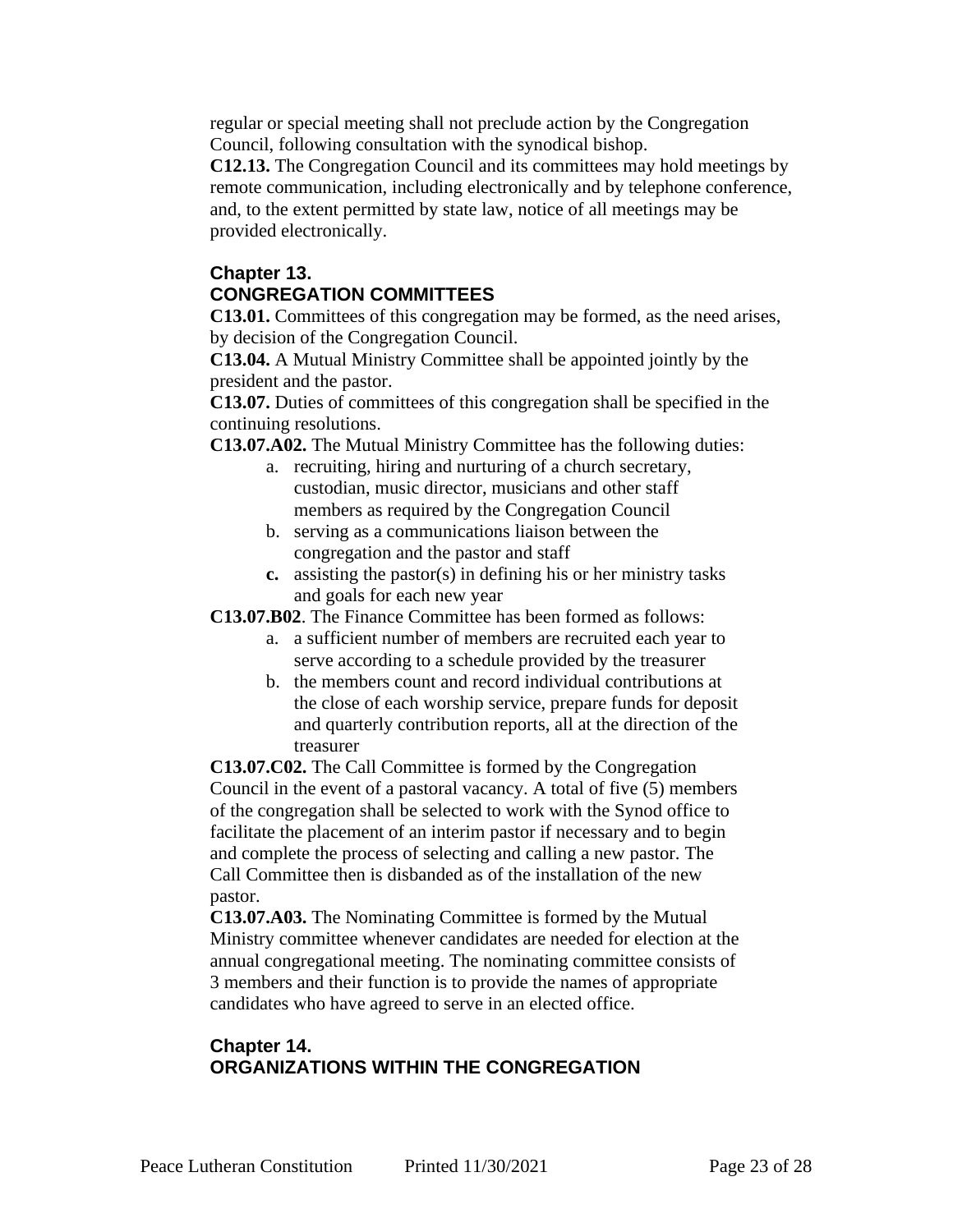**C14.01.** All organizations within this congregation shall exist to aid it in ministering to the members of this congregation and to all persons who can be reached with the Gospel of Christ. As outgrowths and expressions of this congregation's life, the organizations are subject to its oversight and direction. This congregation at its meeting shall determine their policies, guide their activities, and receive reports concerning their membership, work, and finances.

**C14.01.01.** The Altar Guild is an organization that cares for and prepares the sanctuary of the church for each service and cares for the altar linens and furnishing of the chancel. Its membership, officers and activities are prescribed in the Constitution of the Altar Guild.

**C14.02.** Special interest groups, other than those of the official organizations of the Evangelical Lutheran Church in America, may be organized only after authorization has been given by the Congregation Council and specified in a continuing resolution.

### **Chapter 15. DISCIPLINE OF MEMBERS AND ADJUDICATION**

- **\*C15.01.** Persistent and public denial of the Christian faith, willful or criminal conduct grossly unbecoming a member of the Church of Christ, continual and intentional interference with the ministry of the congregation, or willful and repeated harassment or defamation of member(s) of the congregation is sufficient cause for discipline of a member. Prior to disciplinary action, reconciliation and repentance will be attempted following Matthew 18:15-17, proceeding through these successive steps, as necessary: a) private counsel and admonition by the pastor, b) censure and admonition by the pastor in the presence of two or three witnesses, c) written referral of the matter by the Congregation Council to the vice president of the synod, who will refer it to a consultation panel drawn from the Consultation Committee of the synod, and d) written referral of the matter by the consultation panel to the Committee on Discipline of the synod. If, for any reason, the pastor is unable to administer the admonitions required by paragraphs a. and b. hereof, those steps may be performed by another pastor chosen by the Executive Committee of the Congregation Council.
- **\*C15.02.** The process for discipline of a member of the congregation shall be governed as prescribed by the chapter on discipline in the Constitution, Bylaws, and Continuing Resolutions of the Evangelical Lutheran Church in America. If the counseling, censure, and admonitions pursuant to C15.01 do not result in repentance and amendment of life, charges against the accused member(s) that are specific and in writing may be prepared by the Congregation Council, signed, and submitted to the vice president of the synod. The vice president shall select from the synod's Consultation Committee a panel of five members (three lay persons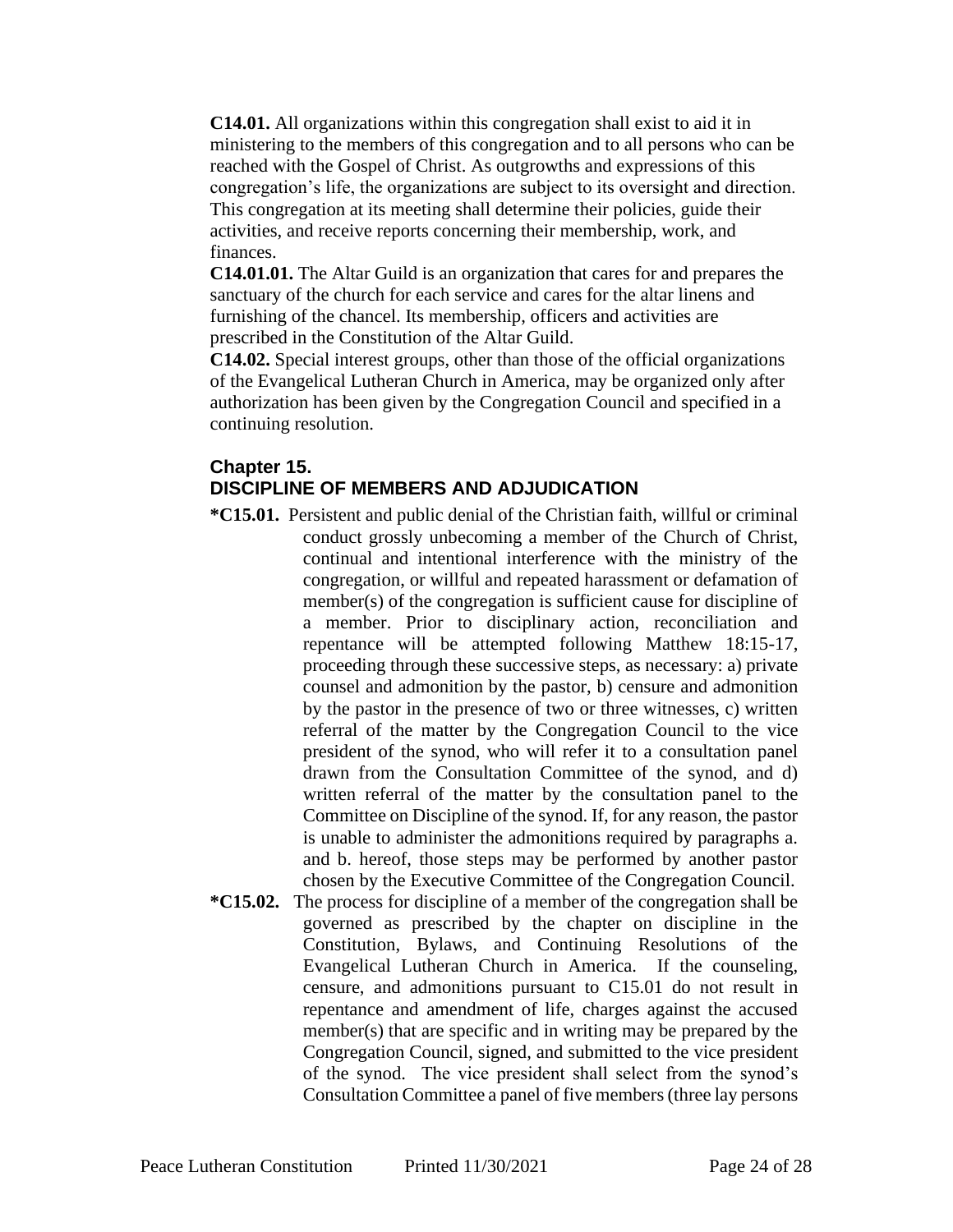and two ministers of Word and Sacrament). A copy of the written charges shall be provided to the consultation panel and the accused member(s). The consultation panel, after requesting a written reply to the charges from the accused member(s), shall consider the matter and seek a resolution by means of investigation, consultation, mediation, or whatever other means may seem appropriate. The panel's efforts to reach a mutually agreeable resolution shall continue for no more than 45 days after the matter is submitted to it.

**\*C15.03.** If the consultation panel fails to resolve the matter, that panel shall refer the case in writing, including the written charges and the accused member's reply, to the Committee on Discipline of the synod for a hearing. A copy of the panel's written referral shall be delivered to the vice president of the synod, the Congregation Council, and the accused member(s) at the same time it is sent to the Committee on Discipline of the synod. The Executive Committee of the Synod Council shall then select six members from the Committee on Discipline to decide the case, and shall appoint a member of the Synod Council to preside as nonvoting chair. Those six members plus the nonvoting chair comprise the discipline hearing panel for deciding the case. The Congregation Council and the accused member(s) are the parties to the case.

- **\*C15.04.** The discipline hearing panel shall commence and conduct the disciplinary hearing in accordance with the provisions governing discipline of congregation members prescribed in the Constitution, Bylaws, and Continuing Resolutions of the Evangelical Lutheran Church in America.
- **\*C15.05.** By the vote of at least two-thirds of the members of the discipline hearing panel who are present and voting, one of the following disciplinary sanctions can be imposed:

a. suspension from the privileges of congregation membership for a designated period of time;

b. suspension from the privileges of congregation membership until the pastor and Congregation Council receive evidence, satisfactory to them, of repentance and amendment of life;

c. termination of membership in the congregation; or

d. termination of membership in the congregation and exclusion from the church property and from all congregation activities.

**\*C15.06.** The written decision of the discipline hearing panel shall be sent to the vice president of the synod, the accused member(s), and the Congregation Council as required by the Constitution, Bylaws, and Continuing Resolutions of the Evangelical Lutheran Church in America. The decision of the discipline hearing panel shall be implemented by the Congregation Council and recorded in the minutes of the next council meeting.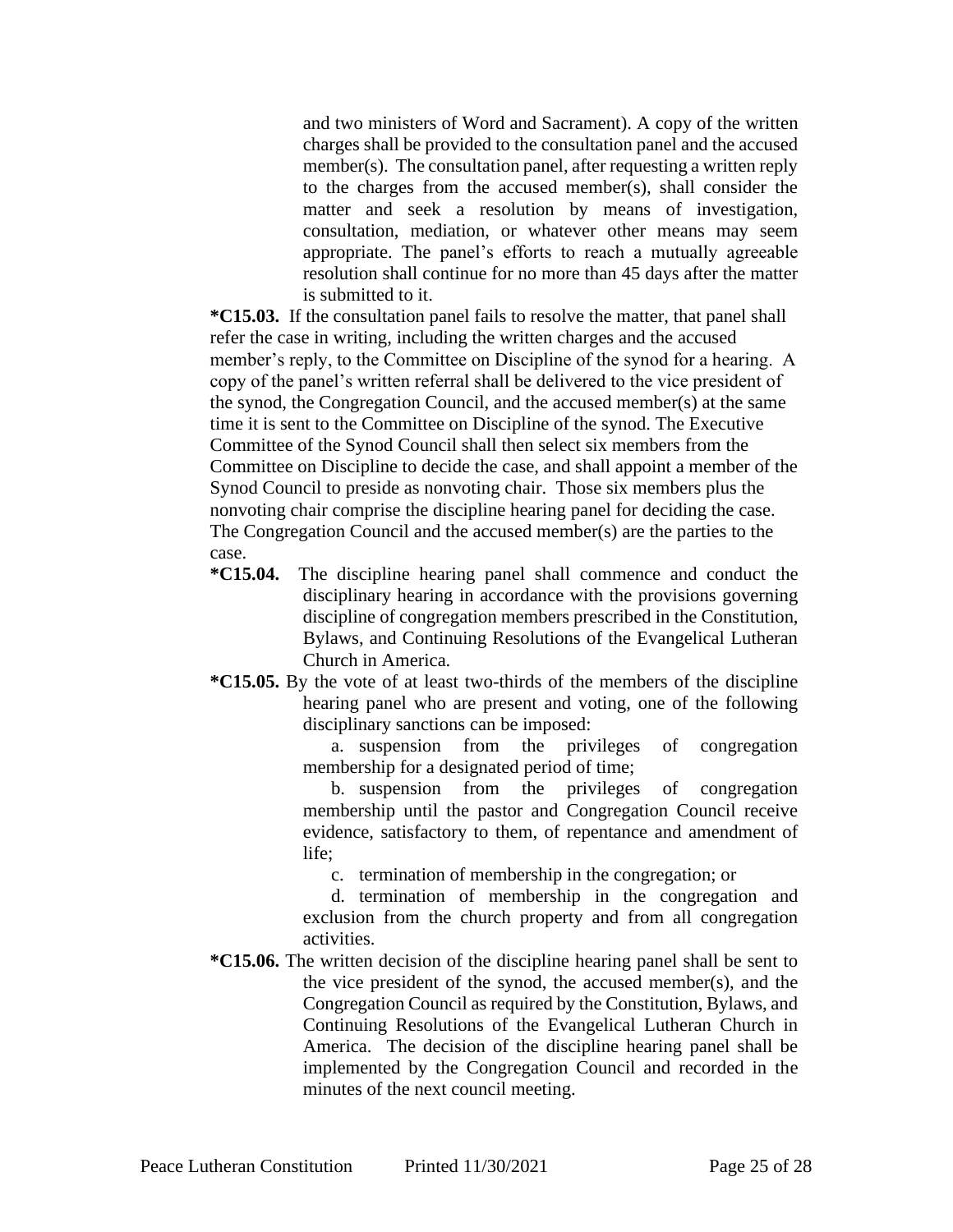- **\*C15.07.** No member of the congregation shall be subject to discipline a second time for offenses that a discipline hearing panel has heard previously and decided pursuant to this chapter.
- **\*C15.10.** Adjudication.

**\*C15.11.** When there is disagreement among factions within this congregation on a substantive issue that cannot be resolved by the parties, members of this congregation shall have access to the synodical bishop for consultation after informing the chair of the Congregation Council of their intent. If the consultation fails to resolve the issue(s), the Consultation Committee of the synod shall consider the matter. If the Consultation Committee of the synod shall fail to resolve the issue(s), the matter shall be referred to the Synod Council, whose decision shall be final.

#### **Chapter 16. AMENDMENTS**

\_\_\_\_\_\_\_\_\_\_\_\_\_\_

**\*C16.01.** Unless provision \*C16.04. is applicable, those sections of this constitution that are not required, in accord with the *Model Constitution for Congregations of the Evangelical Lutheran Church in America*, may be amended in the following manner. Amendments may be proposed by at least ten percent (10 %) of the voting members or by the Congregation Council. Proposals must be filed in writing with the Congregation Council 60 days before formal consideration by this congregation at its regular or special meeting called for that purpose. The Congregation Council shall notify the congregation's members of the proposal together with the council's recommendations at least 30 days in advance of the meeting. Notification may take place by mail or electronic means, as permitted by state law. **\*C16.02.** A proposed amendment to this constitution shall:

a. be approved at a legally called meeting according to this constitution by a majority vote of those voting members present and voting;

b. be ratified without change at the next annual meeting by a two-thirds vote of those voting members present and voting; and

c. have the effective date<sup>4</sup> included in the resolution and noted in the constitution.

<sup>4</sup> Such an effective date must be stated in relation to the requirements of \*C16.03. to allow time for synodical review of the amendment.

**<sup>\*</sup>C16.03.** Any amendments to this constitution that result from the processes provided in \*C16.01. and \*C16.02. shall be sent by the secretary of this congregation to the synod. The synod shall notify the congregation of its decision to approve or disapprove the proposed changes; the changes shall go into effect upon notification that the synod has approved them.

**<sup>\*</sup>C16.04.** This constitution may be amended to bring any section into conformity with a section or sections, either required or not required, of the *Model Constitution for Congregations of the Evangelical Lutheran Church in America* as most recently amended by the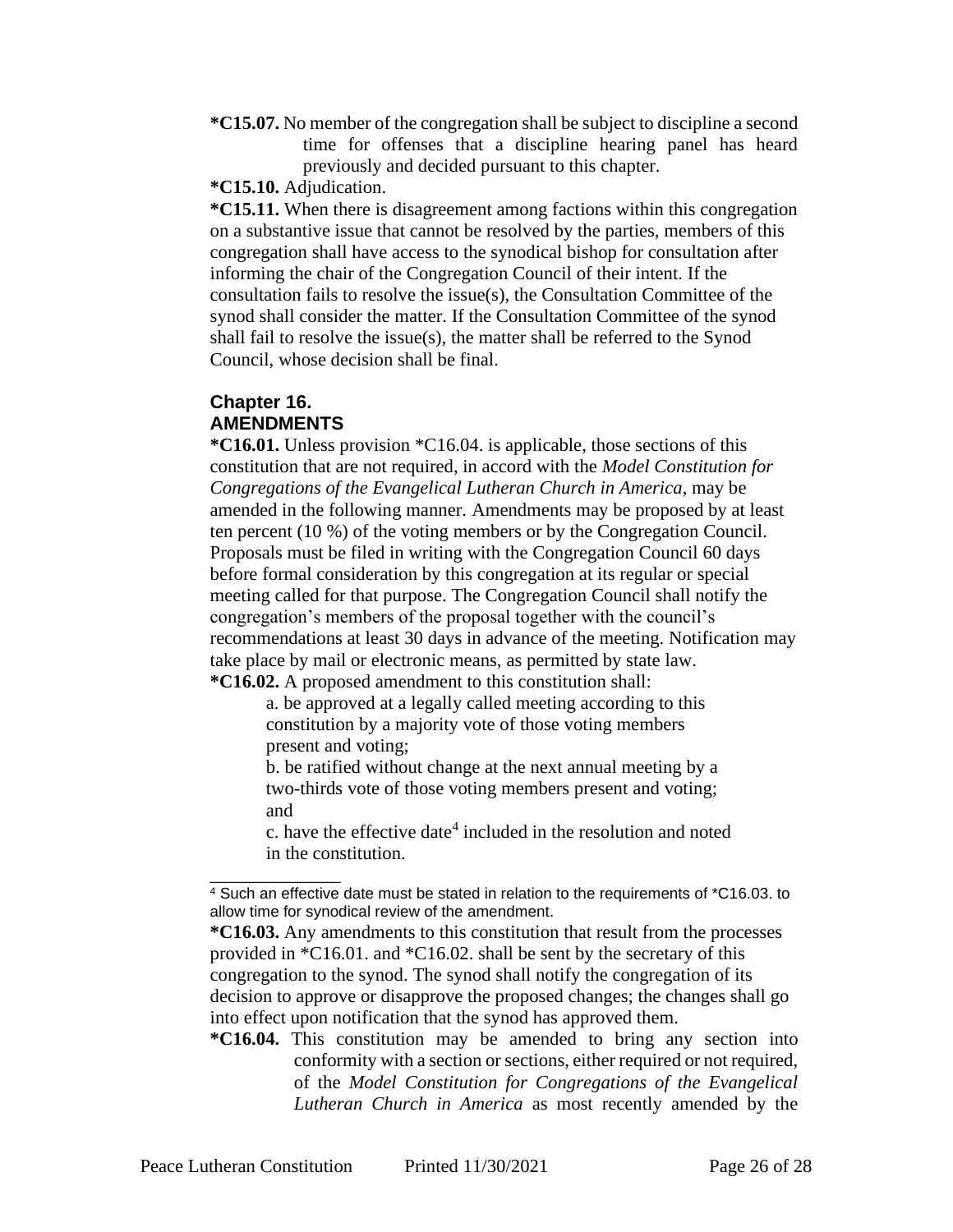Churchwide Assembly. Such amendments may be approved by a majority vote at any subsequent meeting of the congregation without presentation at a prior meeting of the congregation, provided that the Congregation Council has submitted by mail or electronic means, as permitted by state law, notice to the congregation of such an amendment or amendments at least 30 days prior to the meeting. Upon the request of at least two (2) of the voting members of the congregation, the Congregation Council shall submit such notice. Following the adoption of an amendment, the secretary of the congregation shall submit a copy thereof to the synod. Such provisions shall become effective immediately following a vote of approval.

#### **Chapter 17. BYLAWS**

**\*C17.01.** This congregation may adopt bylaws. No bylaw may conflict with this constitution.

**\*C17.02.** Bylaws may be adopted or amended at any legally called meeting of this congregation with a quorum present by a two-thirds vote of those voting members present and voting.

**\*C17.03.** Changes to the bylaws may be proposed by any voting member provided that such additions or amendments be submitted in writing to the Congregation Council at least 60 days before a regular or special Congregation Meeting called for that purpose. The Congregation Council shall notify the congregation's members of the proposal with the council's recommendations at least 30 days in advance of the Congregation Meeting. Notification may take place by mail or electronic means, as permitted by state

law.

**\*C17.04.** Approved changes to the bylaws shall be sent by the secretary of this congregation to the synod.

# **Chapter 18. CONTINUING RESOLUTIONS**

**\*C18.01.** The congregation in a legally called meeting or the Congregation Council may enact continuing resolutions. Such continuing resolutions may not conflict with the constitution or bylaws of this congregation.

**\*C18.02.** Continuing resolutions shall be enacted or amended by a majority vote of a meeting of the congregation or a two-thirds vote of all voting members of the Congregation Council.

# **Chapter 19. INDEMNIFICATION**

**\*C19.01.** Consistent with the provisions of the laws under which this congregation is incorporated, this congregation may adopt provisions providing indemnification for each person who, by reason of the fact that such person is or was a Congregation Council member, officer, employee, agent, or